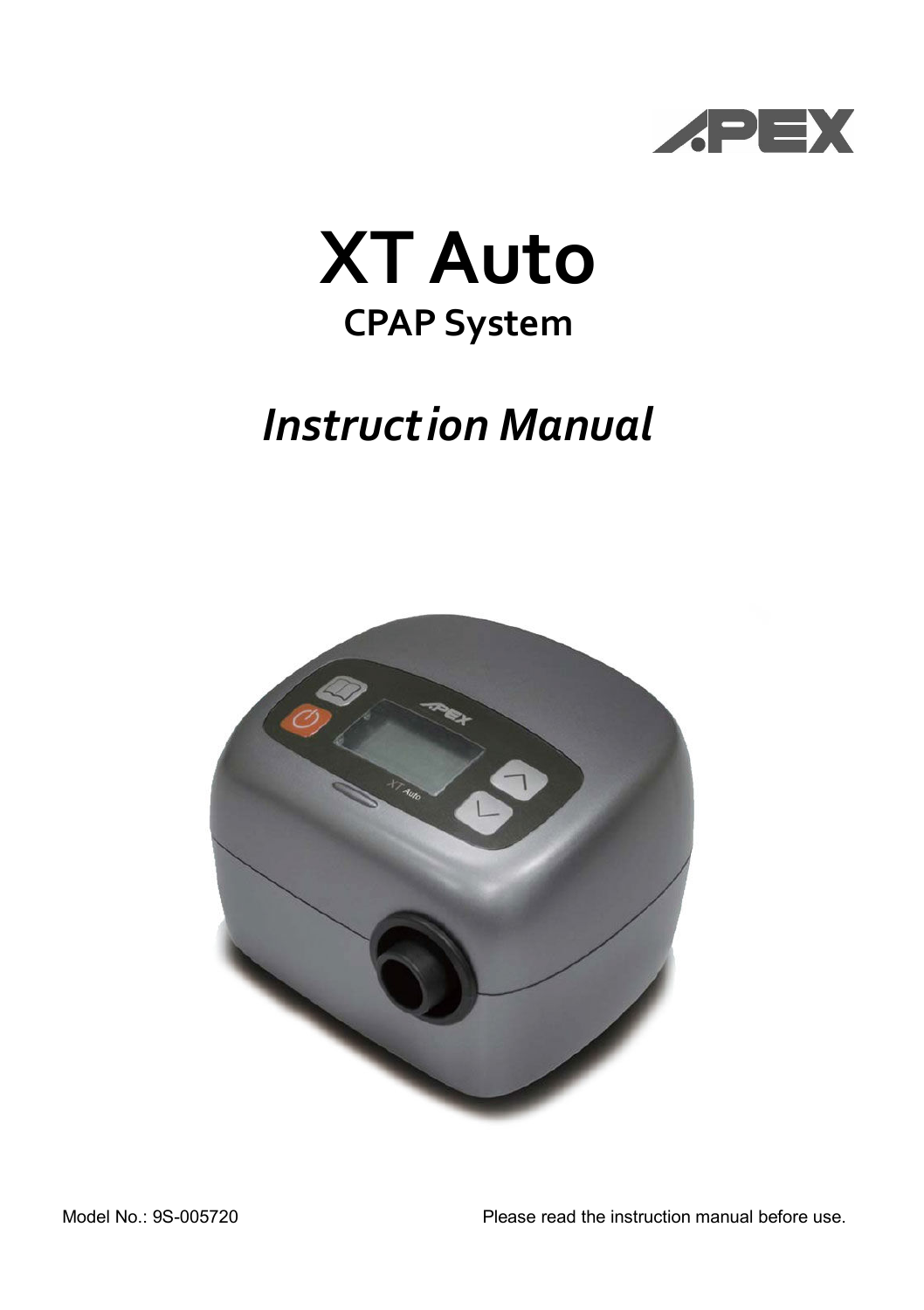## **Table of Content**

| 2. Product Description manufacturers and 5    |
|-----------------------------------------------|
|                                               |
|                                               |
|                                               |
|                                               |
|                                               |
|                                               |
|                                               |
| 10. Note, Caution, And Warning Statements  17 |
|                                               |
|                                               |
|                                               |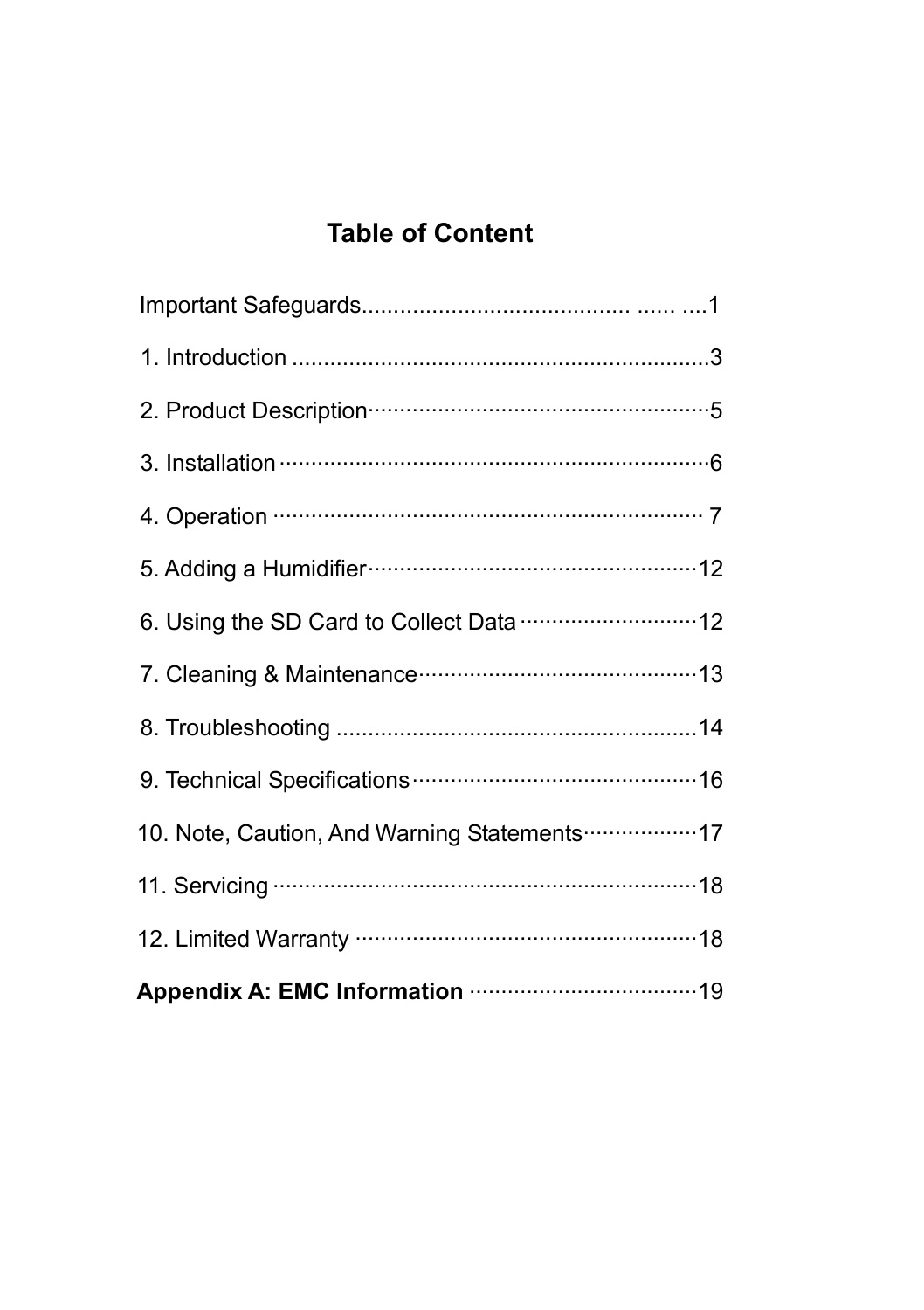## **IMPORTANT SAFEGUARDS – PLEASE MAKE THIS PRECAUTIONS LIST AVAILABLE TO ALL USERS and PROVIDERS**

### READ ALL INSTRUCTIONS BEFORE USING THIS SYSTEM

#### **WARNING –**

- 1. THIS DEVICE IS NOT INTENDED FOR LIFE SUPPORT. It may stop operating due to power interruption but no hazards to patient.
- 2. If oxygen is used with the device, the oxygen flow must be turned off when the device is not in use.

**Explanation of the Warning:** When the device is not in operation and the oxygen flow is left on, oxygen delivered into the tubing may accumulate within the device's enclosure and create a risk of fire.

- 3. Oxygen supports combustion. Oxygen should not be used while smoking or in the presence of an open flame.
- 4. Always ensured the device is generating airflow before the oxygen supply is turned. Always turn off the oxygen supply before stopping the airflow from the device.
- 5. This device **should not** be used in the vicinity of a flammable anesthetic mixture in combination with oxygen or air and nitrous oxide.
- 6. The airflow for breathing generated by this device may be as much as  $7^{\circ}$ C (12.6° F) higher than the room temperature. This device **should not** be used if the room temperature is warmer than 35°C (95°F) to prevent the airflow temperature from exceeding 40° C (104° F) and causing irritation to your airway.
- 7. If this device overheats, it will stop operating and show "**Error 002**" on the display. After cooling down to proper temperature, the device can restart again.
- 8. This machine should be used only with masks (and connectors) recommended by the manufacturer, or by your physician or respiratory therapist. A mask should not be used unless the CPAP machine is turned on and operating properly. The vent holes associated with the mask should never be blocked for proper exhaling purpose. If the vent hole is blocked, the CPAP machine will stop and show message "**Error 002**", after cooling down, please re-connect the power cord to reset the machine.
- 9. At low CPAP pressure, some exhaled gas may remain in the mask and be re-breathed.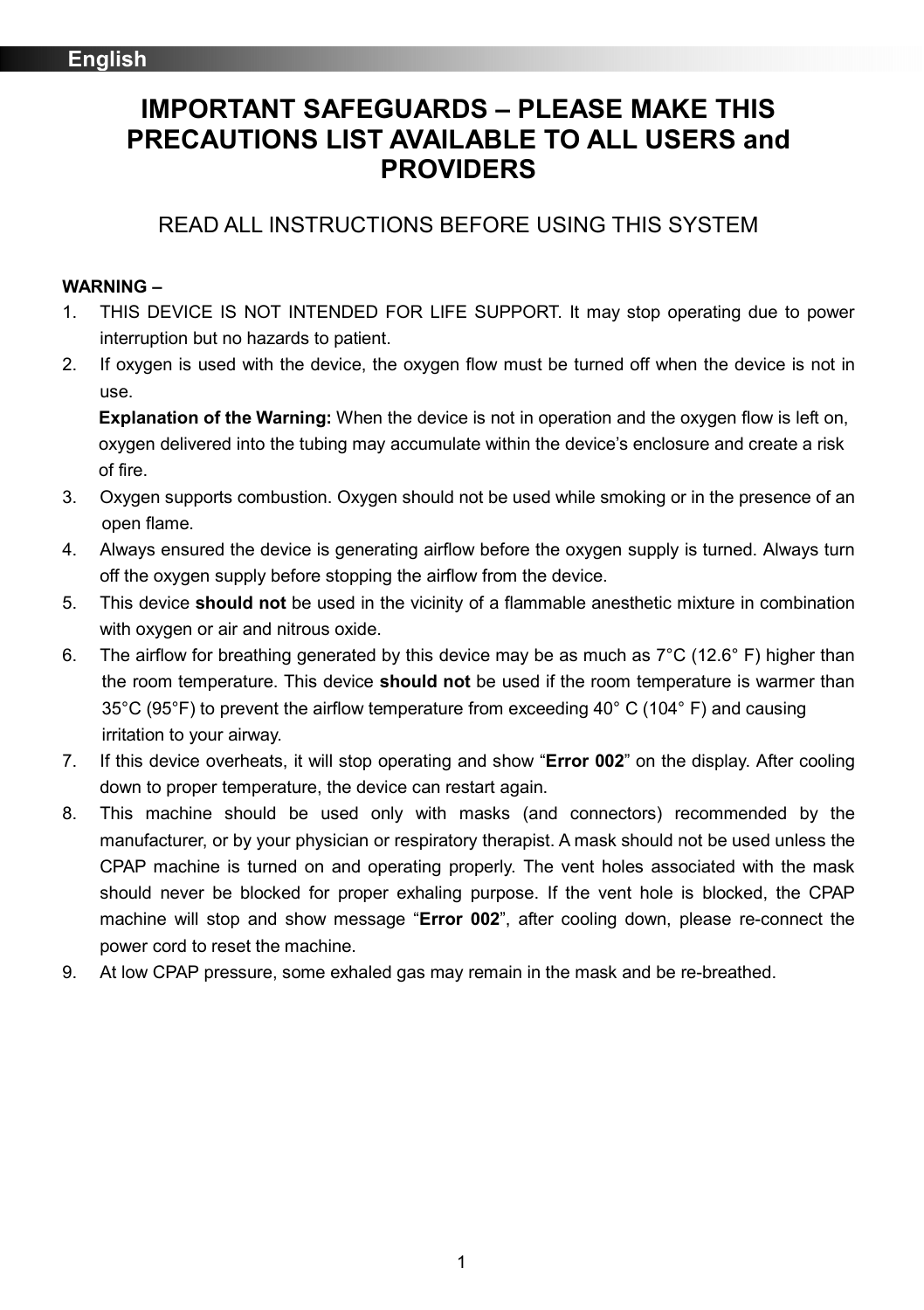#### **CAUTION –**

- 1. Make sure the environment around the machine is dry and clean. Dust and foreign particles may affect the treatment. Keep the air inlet on the back of the machine clear to prevent overheating and damage of the device. Do not place the machine near a source of hot or cold air. Extreme cold or hot environment may damage user's respiratory airway.
- 2. If there is a possibility of electro-magnetic interference with mobile phones, please increase the distance between devices or turn off the mobile phone.
- 3. Do not connect the device to the personal computer for data downloading during the treatment. This may cause the CPAP system failure.
- 4. To prevent from potential allergic reactions to mask used in the device, This machine shall be used only with masks (and connectors) recommended by the manufacturer.
- 5. U.S. Federal law restricts this device to sale by or on the order of a licensed physician.

#### **DANGER** -To reduce the risk of electrocution:

- 1. Always unplug this product immediately after using.
- 2. Do not use while bathing.
- 3. Do not place or store product where it can fall or be pulled into a tub or sink.
- 4. Do not place in or drop into water or other liquid.
- 5. Do not reach for a product that has fallen into water. Unplug immediately.

**WARNING** -To reduce the risk of burns, electrocution, fire or injury to persons:

- 1. This product should never be left unattended when plugged in.
- 2. Close supervision is necessary when this product is used by, on, or near children or invalids. Choking resulting from a child swallowing a small part that has become detached from the device or its accessories.
- 3. Use this product only for its intended use as described in this manual, do not use attachments not recommended by the manufacturer.
- 4. Never operate this product if it has a damaged cord or plug, if it is not working properly, if it has been dropped or damaged, or dropped into water. Return the product to a service center for examination and repair.
- 5. Keep the cord away from heated surfaces.
- 6. Never block the air openings of this product or place it on a soft surface, such as a bed or couch, where their openings may be blocked. Keep the air opening free of lint, hair, and other similar particles.
- 7. Never drop or insert any object into any opening on the unit or into the tubing.
- 8. When disposing the unit because of damage or failure, you must comply with the regulations of your particular region or country for disposing such equipment
- 9. No modification of this equipment is allowed.
- 10. Do not modify this equipment without authorization of the manufacturer.
- 11. If this equipment is modified, appropriate inspection and testing must be conducted to ensure continued safe use of the equipment.
- 12. Do not leave long lengths of air tubing around the top of your bed. It could twist around your head or neck while you are sleeping and lead to strangulation.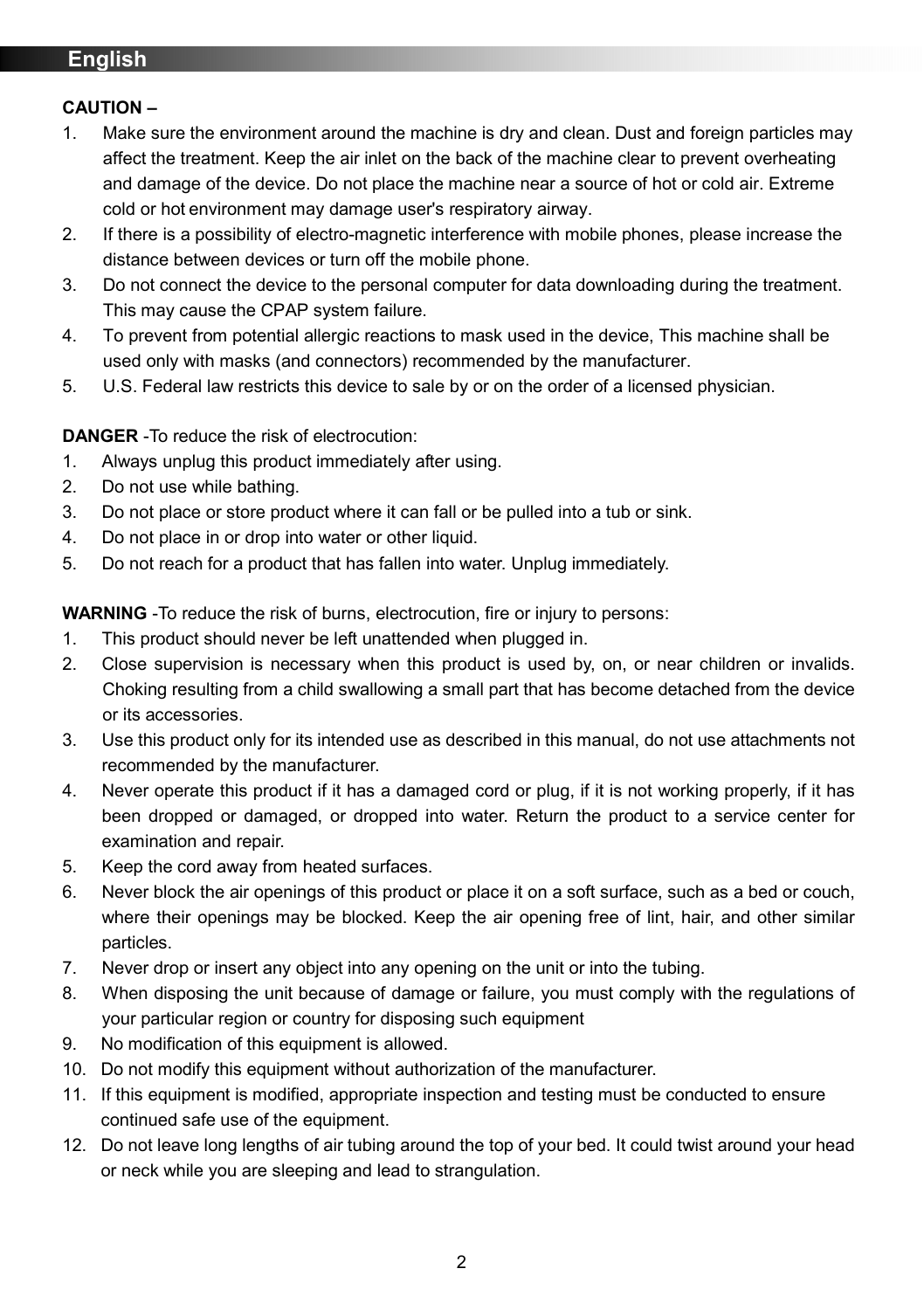## **1. Introduction**

This manual is provided to explain initial set up and operating instructions. This manual should be stored in a safe location and be readily accessible for future reference.

#### **1.1 General Information**

Obstructive Sleep Apnea (OSA) is a condition that an intermitted and repetitive obstruction of the upper respiratory tract causes a complete (apnea) or partial (hypopnea) block of breathing airflow during sleep. The syndrome varies depending on the degree of relaxation of the tongue and soft palate muscle.

The most common treatment for OSA is Continuous Positive Airway Pressure (CPAP). CPAP devices can deliver a constant air pressure into your upper airway via a nasal mask. This constant air pressure can keep your airway open during sleep, therefore prevents the OSA.

This device is a micro-processor controlled continuous positive airway pressure device. It features the illuminated, menu-driven LCD display, universal power supply, and ramp time adjustment. The ramp time adjustment and ultra quiet operation ensure you to fall asleep comfortably while air pressure slowly build up to treatment level. The user compliance meter records the total system's operating time for physician's reference.

The system has been tested and successfully approved to the following standards:



EN 60601-1 EN 60601-1-2 EN 61000-3-2 Class A EN 61000-3-3

## **For US and CANADA only**



Medical Equipment- CPAP **WITH RESPECT TO ELECTRICAL SHOCK, FIRE AND MECHANICAL HAZARDS ONLY**  IN ACCORDANCE WITH ANSI/AAMI ES60601-1 (2005,3rd ed.) and CAN / CSA C22.2 No. 60601-1 (2008)

Le produit à été testé avec des équipements médicaux et respecte les normes ANSI/AAMI ES60601-1 (2005,3rd ed.) and CAN / CSA C22.2 No. 60601-1 (2008). prévenant les choc électrique, le feu et les risques de blessures physiques.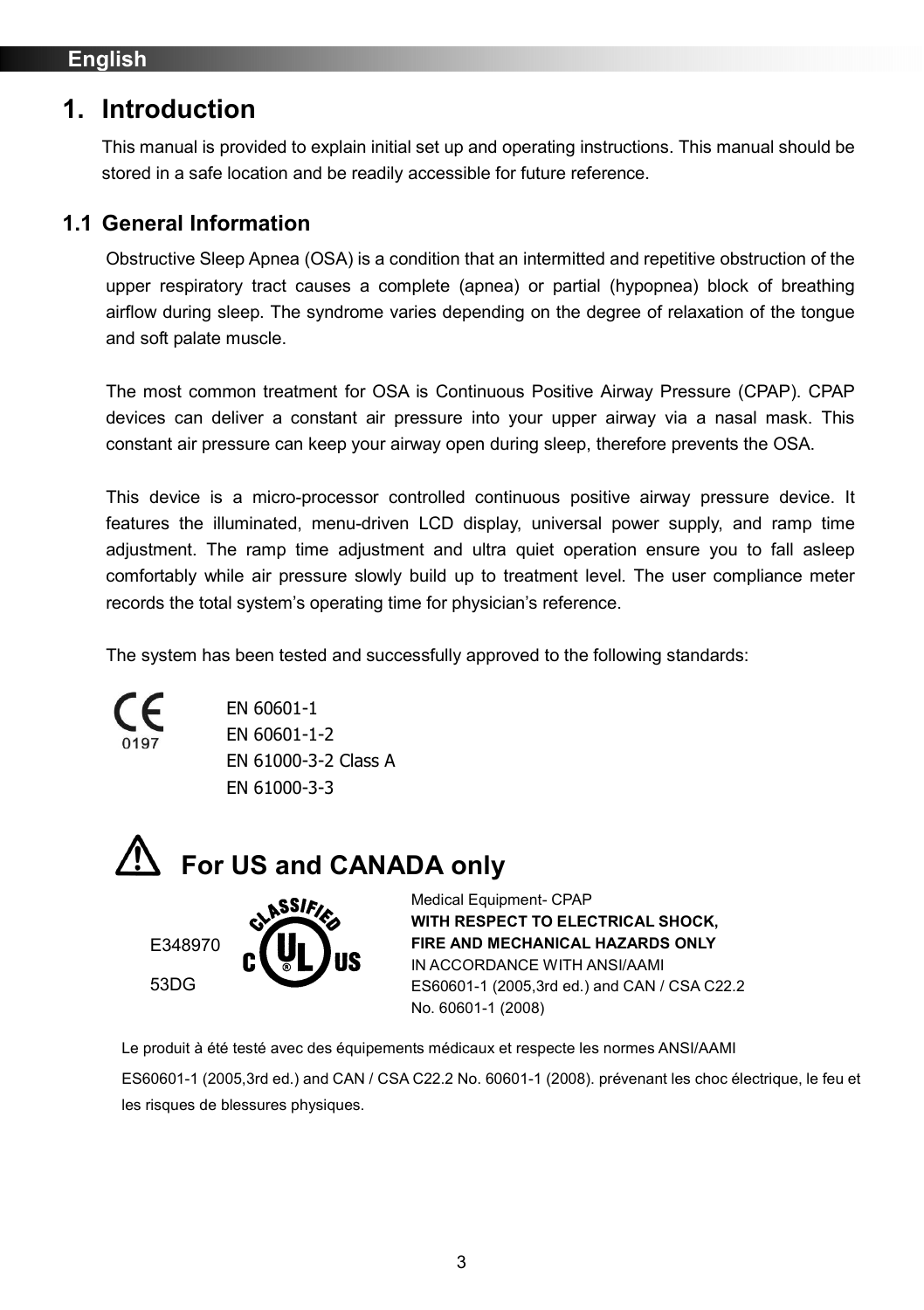#### **EMC Warning Statement**

This equipment has been tested and found to comply with the limits for medical devices to the EN 60601-1-2:2007. These limits are designed to provide reasonable protection against harmful interference in a typical medical installation. This equipment generates, uses and can radiate radio frequency energy and, if not installed and used in accordance with the instructions, may cause harmful interference to other devices in the vicinity. However, there is no guarantee that interference will not occur in a particular installation. If this equipment does cause harmful interference to other devices, which can be determined by turning the equipment off and on, the user is encouraged to try to correct the interference by one or more of the following measures:

- $\blacksquare$  Reorient or relocate the receiving device.
- $\blacksquare$  Increase the separation between the equipment.
- Connect the equipment into an outlet on a circuit different from that to which the other device(s) are connected.
- Consult the manufacturer or field service technician for help.

This system has been tested and compliance to the following volunteer standards: **FDA.** 

#### **1.2 Intended Use**

This device is intended to provide continuous positive airway pressure (CPAP) for the treatment of adult Obstructive Sleep Apnea (OSA).

Cautions: Some patients might have pre-existing contraindications for CPAP therapy, or might experience some potential side effects of using CPAP device, please consult your physician if you have any questions concerning your therapy.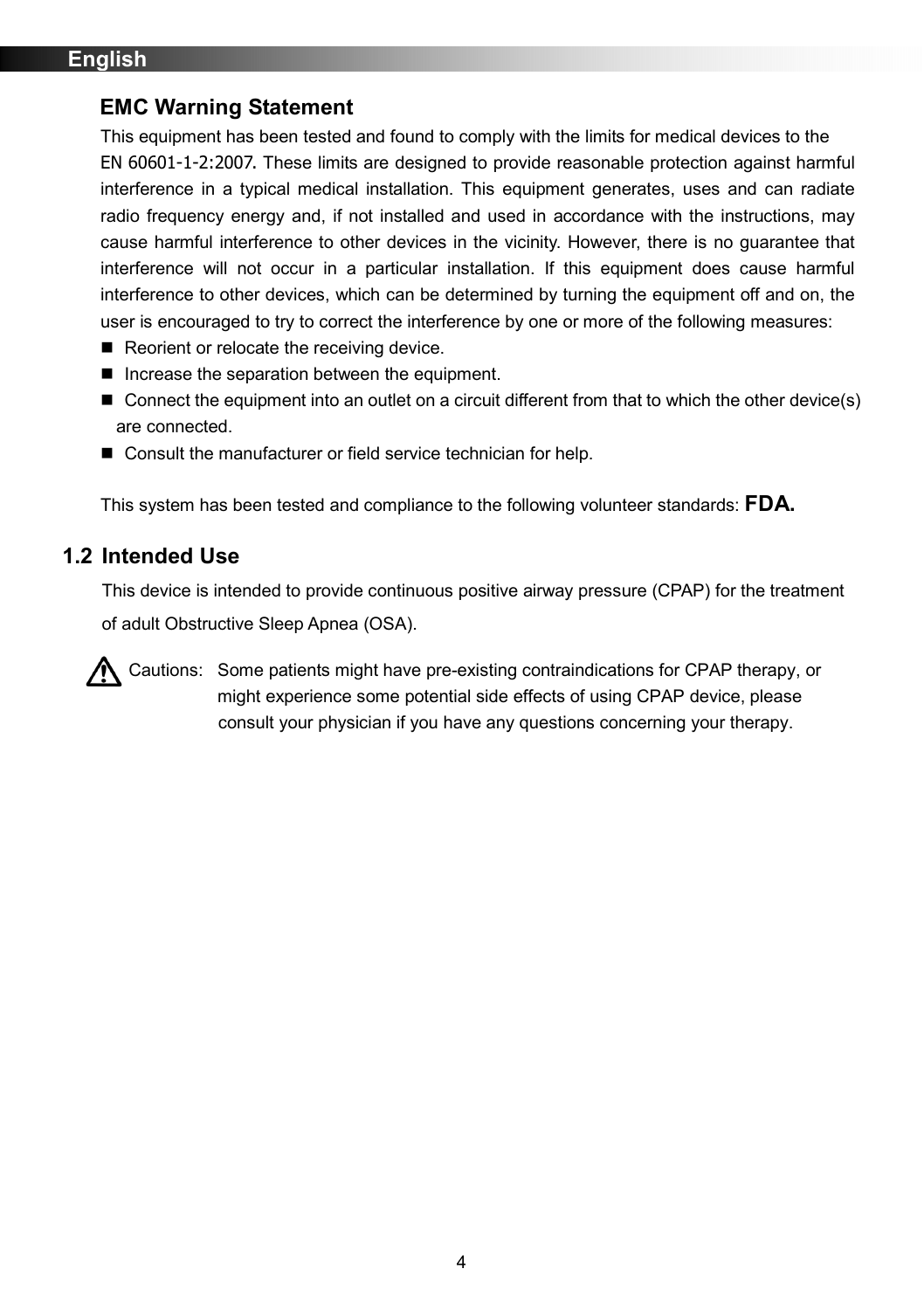## **2. Product Description**

Components including:

- (1) Main CPAP device
- (2) Detachable power cord
- (3) User manual
- (4) Flexible air tubing with 1.8 m length
- (5) Carrying bag
- (6) SD card and USB cable

**ANote 1:** ONLY for Physician or Technician to download data. Patient should not use this unction.

**W** Note 2: Only applicable for devices with SD card slot.

**Note 3:** Please use SD card (smaller than 2GB) which comply with SDHC standard. Before using it, please format it to FAT16 to ensure correct data collection.

**CAUTION** - Patient should not connect the device to the personal computer for data downloading. This may cause the CPAP system failure.

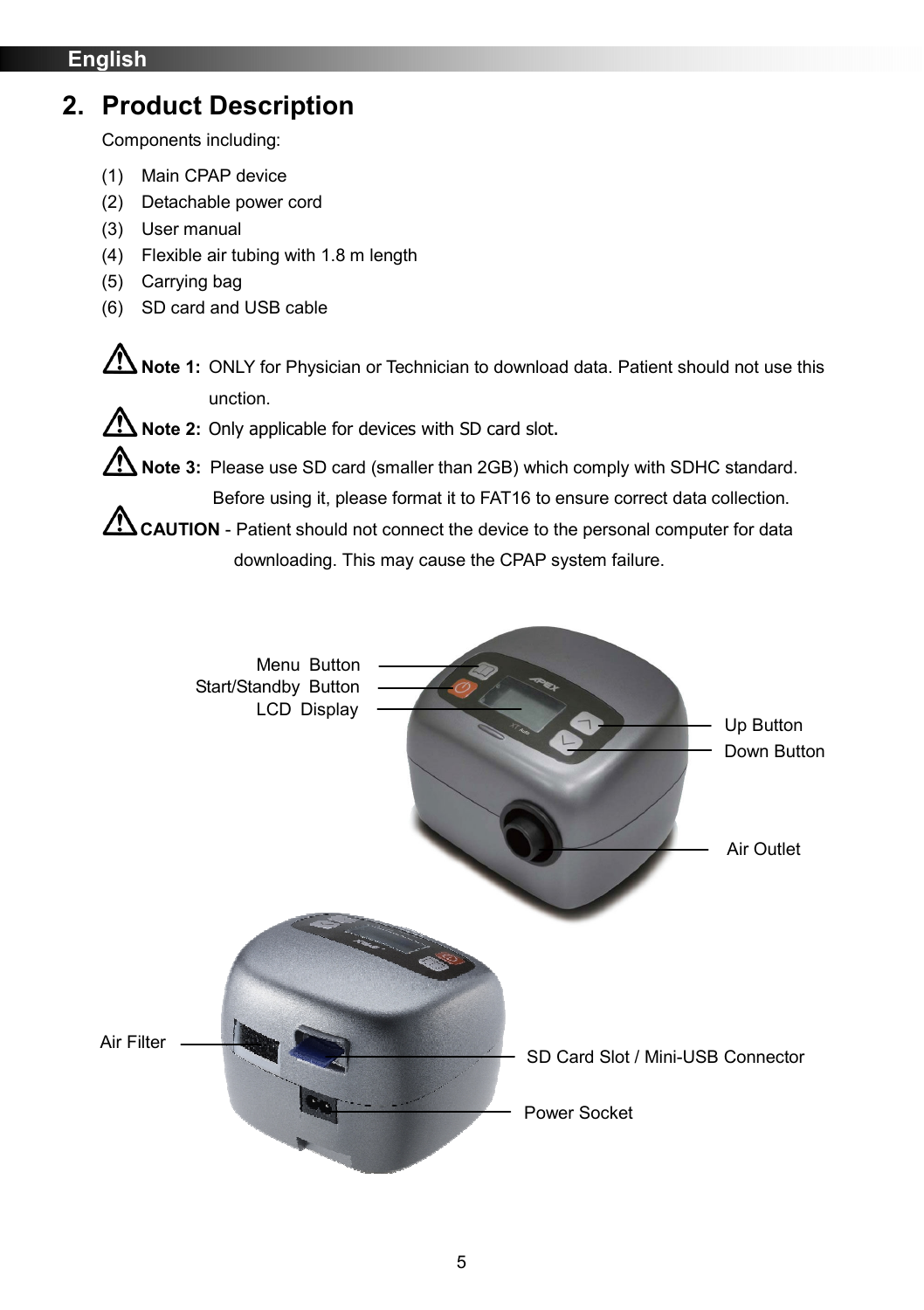## **3. Installation**

### **3.1 Unpacking**

To secure its contents inside, the CPAP device and accessories are bundled in a paper packaged box. Unpack this box by removing the CPAP and its accessory and checking for any damage, which may have occurred during shipping. If there are damages, please contact your dealer immediately.

## **3.2 Setting Up**



 1) Connect the power cord to CPAP device and plug into main electrical outlet.

Once the power cord is plugged into the electrical outlet, the device is in ready to operate position ("**STANDBY**" sign appears in LCD display)



**NOTE:** The plug is also served to disconnect the device.



2) Connect one end of the air tubing firmly onto the air outlet of the CPAP.



3) Connect the other end of the air tubing to the mask system. Putting on the mask and headgear according to the mask instruction manual.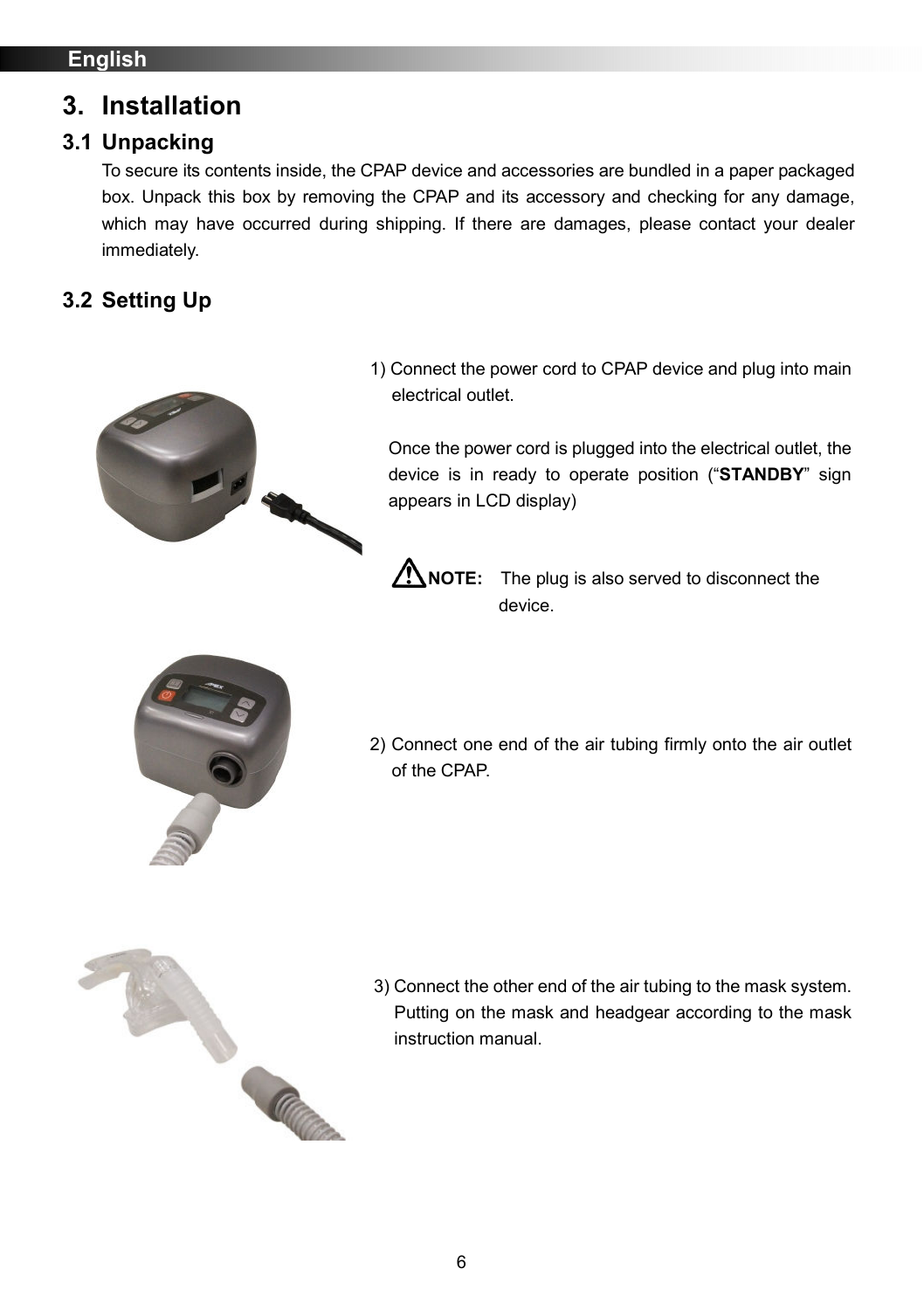## **4. Operation**

**ANOTE:** Always read the operating instruction before use.

#### **4.1 Control Panel Description**

**Buttons arrangement on control panel and main use of the buttons:** 





#### **START/STANDBY**

To start the treatment, simply press the *"START/STANDBY"* button. To stop the treatment, press the *"START/STANDBY"* button again. The display will switch between *[STANDBY]* and Therapy Pressure *[ XX.X cmH2O]* in cmH2O unit.



#### **MENU**

Press the **"MENU"** button to enter the setting mode when device is in standby mode. The adjustment setting includes mode selection, ramp time selection, ramp starting pressure, therapy pressure adjustment, initial pressure adjustment, maximum pressure adjustment, minimum pressure adjustment, alarm ON/OFF, clock alarm and clock setting, compliance meter, and total operating meter. When each setting's value has been changed, press *"MENU"* for confirmation and press *"MENU"* again for next setting selection. Please refer to 4.2 Function Description section for detailed information.



#### **UP**

Press the *"UP"* button to increase the value.



#### **DOWN**

Press the *"DOWN"* button to decrease the value.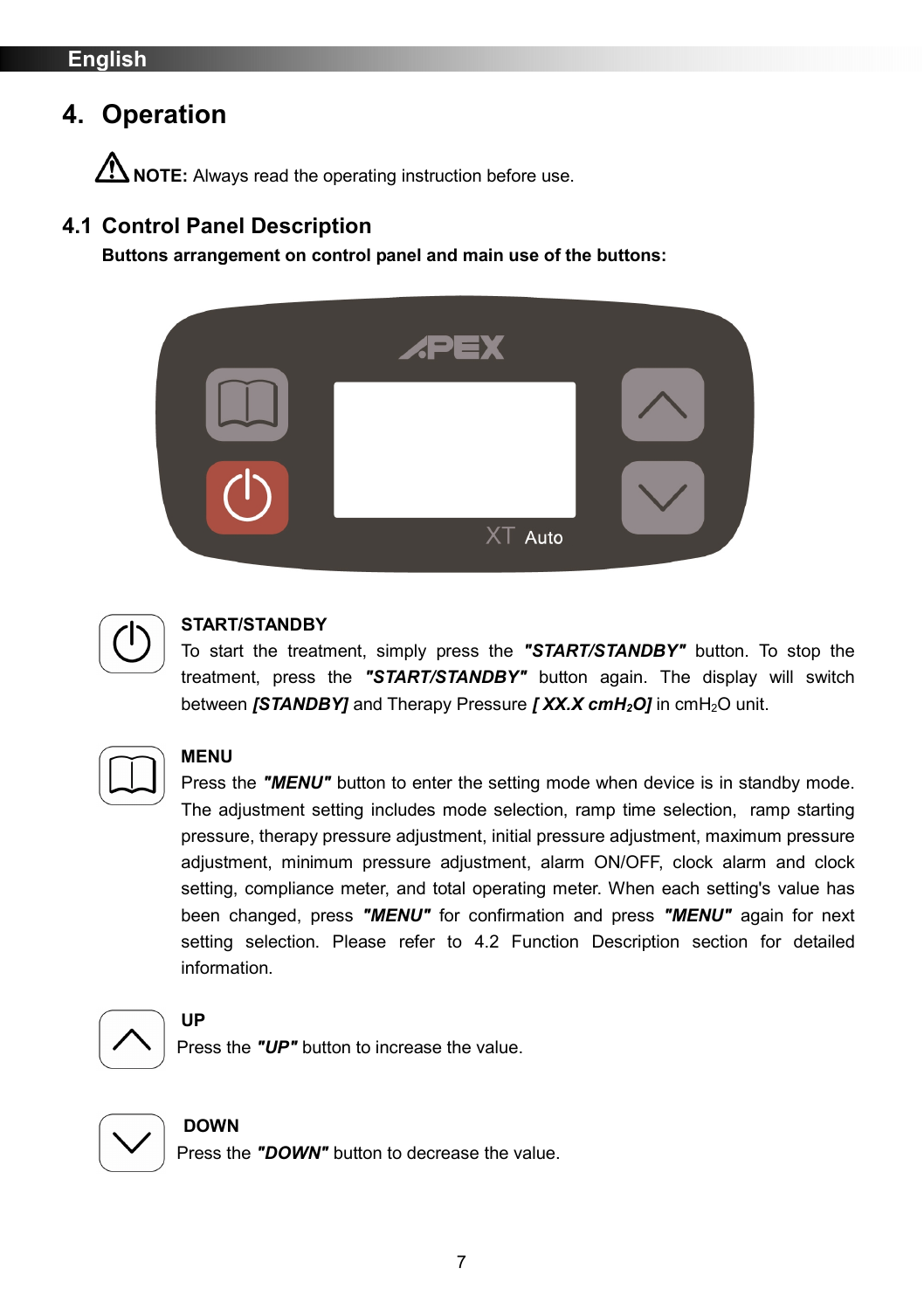#### **4.2 Function Description**

Getting Started – First time use.

For first-time use, follow the steps below:

- 1. Make sure that your physician or care provider has initialized and configured the appropriate treatment values into the unit.
- 2. Make sure that your package contains a face or nasal mask with headgear. If not, your physician or care provider can recommend the type of mask and headgear you must obtain
- 3. Attach tubing and mask (see Setup section).
- 4. Attach power cord to the unit and an electrical outlet (see Setup section). Unit will power-on automatically.
- 5. Use the *"MENU"* button to set the Current Time, Ramp Up Time, and Ramp Starting Pressure, (see *"MENU"* Button Section for description of these options). Note that these values may have been already set by your physician or care provider.
- 6. Press the *"START/STANDBY"* button Airflow to the mask will begin.
- 7. You can now place the Headgear and Mask over your head and face and begin treatment

#### **4.3 Menu Button - Option Descriptions**

The following items describe the options presented to you after you press the *"MENU"* button on the control panel.

#### **(1) Ramp Time (only CPAP mode)**

Ramp time function allows the user to fall asleep with a lower, more comfortable pressure and helps them gradually become accustomed to increasing treatment pressure. The second selection of pressing *"MENU"* is *[Ramp XX MIN]*. When the *"MENU"* setting is in *[Ramp XX MIN]* mode, press *"UP"* or *"DOWN"* button to set the preferred ramp time and press *"MENU"* for confirmation. There are 10 adjustable levels, 0, 5, 10, 15, 20, 25, 30, 35, 40 and 45 minutes.

#### **(2) Ramp Starting Pressure (only CPAP mode)**

Press *"MENU"* button to select *[Ramp P XX.X]* menu, press *"UP"* or *"DOWN"* button to set the preferred ramp starting pressure and press *"MENU"* for confirmation. The ramp starting pressure can be changed from 3 cmH<sub>2</sub>O to "Therapy Pressure – 1" cmH<sub>2</sub>O. For example, if your therapy pressure is 10 cmH<sub>2</sub>O, the maximum ramp starting pressure you can select is  $9 \text{ cm}$ H<sub>2</sub>O.

#### **(3) Therapy Pressure (only CPAP mode)**

Press *"MENU"* button to select *[P XX.XcmH2O]* menu, you can view the current pressure setting displayed in cmH<sub>2</sub>O unit. Therapy pressure is adjustable only by the provider, a respiratory therapist or physician.

**NOTE: The therapy pressure is to only be prescribed by a physician.**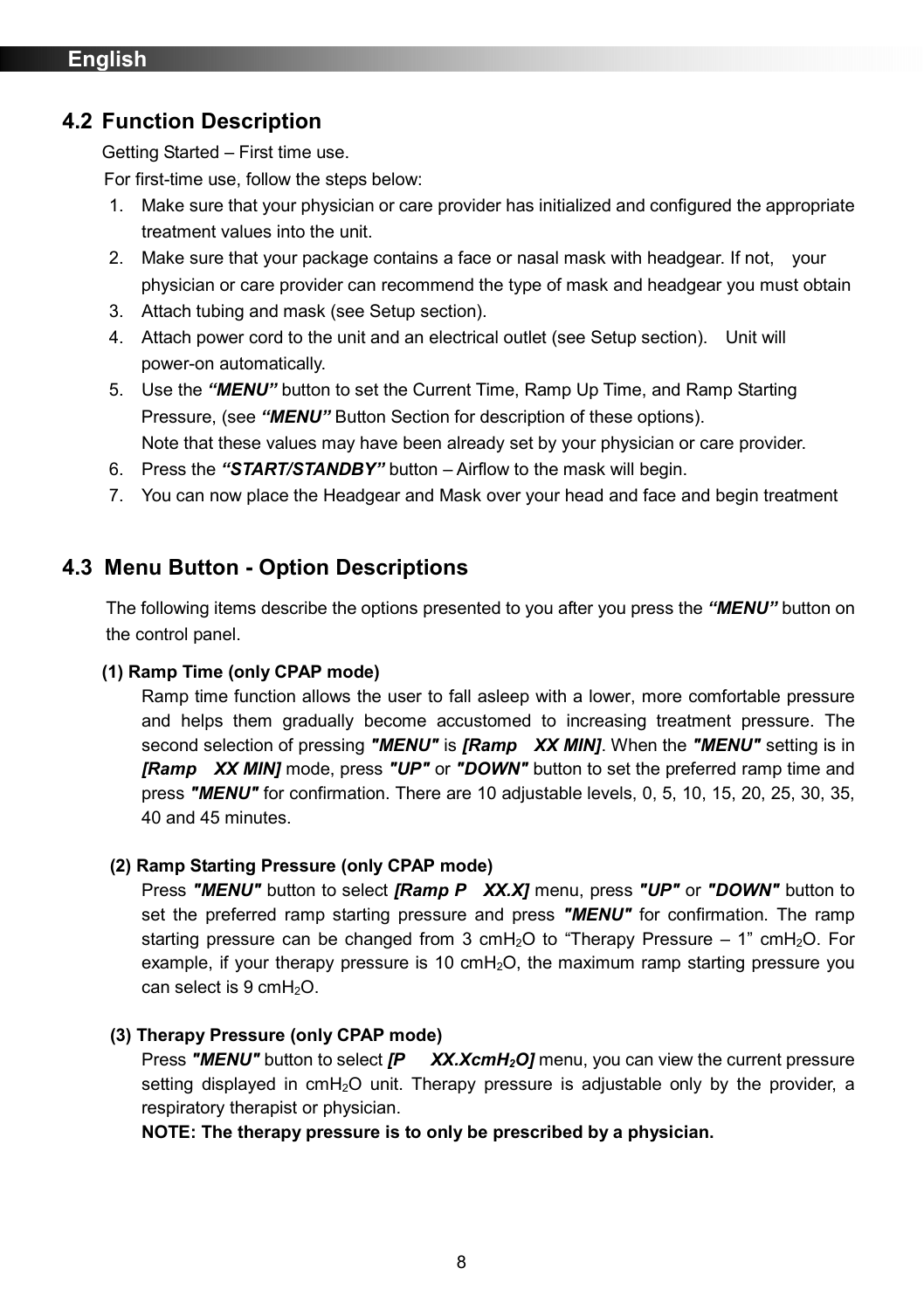#### **(4) Initial Pressure (only APAP mode)**

Press *"MENU"* button to select *[Init. XX.XcmH2O]* menu, you can view the current pressure setting displayed in cmH2O unit. Initial pressure is adjustable only by the provider, a respiratory therapist or physician.

**NOTE: The initial pressure is to only be prescribed by a physician.** 

#### **(5) Maximum Pressure (only APAP mode)**

Press *"MENU"* button to select *[Max. XX.XcmH2O]* menu, you can view the current pressure setting displayed in cmH2O unit. Maximum pressure is adjustable only by the provider, a respiratory therapist or physician.

**NOTE: The maximum pressure is to only be prescribed by a physician.**

#### **(6) Minimum Pressure (only APAP mode)**

Press *"MENU"* button to select *[Min. XX.XcmH2O]* menu, you can view the current pressure setting displayed in  $cmH<sub>2</sub>O$  unit. Minimum pressure is adjustable only by the provider, a respiratory therapist or physician.

**NOTE: The minimum pressure is to only be prescribed by a physician.**

#### **(7) PVA (Pressure Variation Algorithm)**

Press *"MENU"* button to select *[c on/off]* menu, you can view if the PVA function is enabled by the provider, a respiratory therapist or physician. The PVA function delivers pressure relief upon exhalation to improve comfort. If the PVA function is enabled, press *"UP"* or *"DOWN"* button to adjust the comfort level. There are 3 adjustable levels of pressure relief that you feel while exhalation. Level 1 provides small pressure variation; and level 3 provides higher pressure variation.

#### **(8) Low Pressure Auto Off (only CPAP mode)**

Press *"MENU"* button to select *[LOW P on/off]* menu, you can view if the Low Pressure Auto Off setting is enabled and the device will be automatically turned off while detecting a large leak for 3 minutes. This setting is adjustable only by the provider, a respiratory therapist or physician.

#### **(9) Compliance Meter**

Press "MENU" button to select *[CM XXXX.X hr]* menu, the compliance meter records the total therapy hours for the device. The compliance meter should be re-set only by the provider, a respiratory therapist or by a physician.

#### **(10) Alarm**

Press *"MENU"* button to select *[Alarm on/off]* menu, press *"UP"* or *"DOWN"* button to set the alarm on or off. When alarm is turned on, the audible alarm will activate with warning messages showed on the LCD display. Set alarm off for mute the audible alarm.

#### **(11) Clock Alarm**

Press *"MENU"* button to select *[Clock Alarm on/off]* menu, press *"UP"* or *"DOWN"* button to set the clock alarm on or off. When clock alarm is set on, the display will show the time on the left side. Press *"UP"* or *"DOWN"* button to set the time to wake you up. Once the clock alarm is activated, press the start/standby button to mute the audible alarm.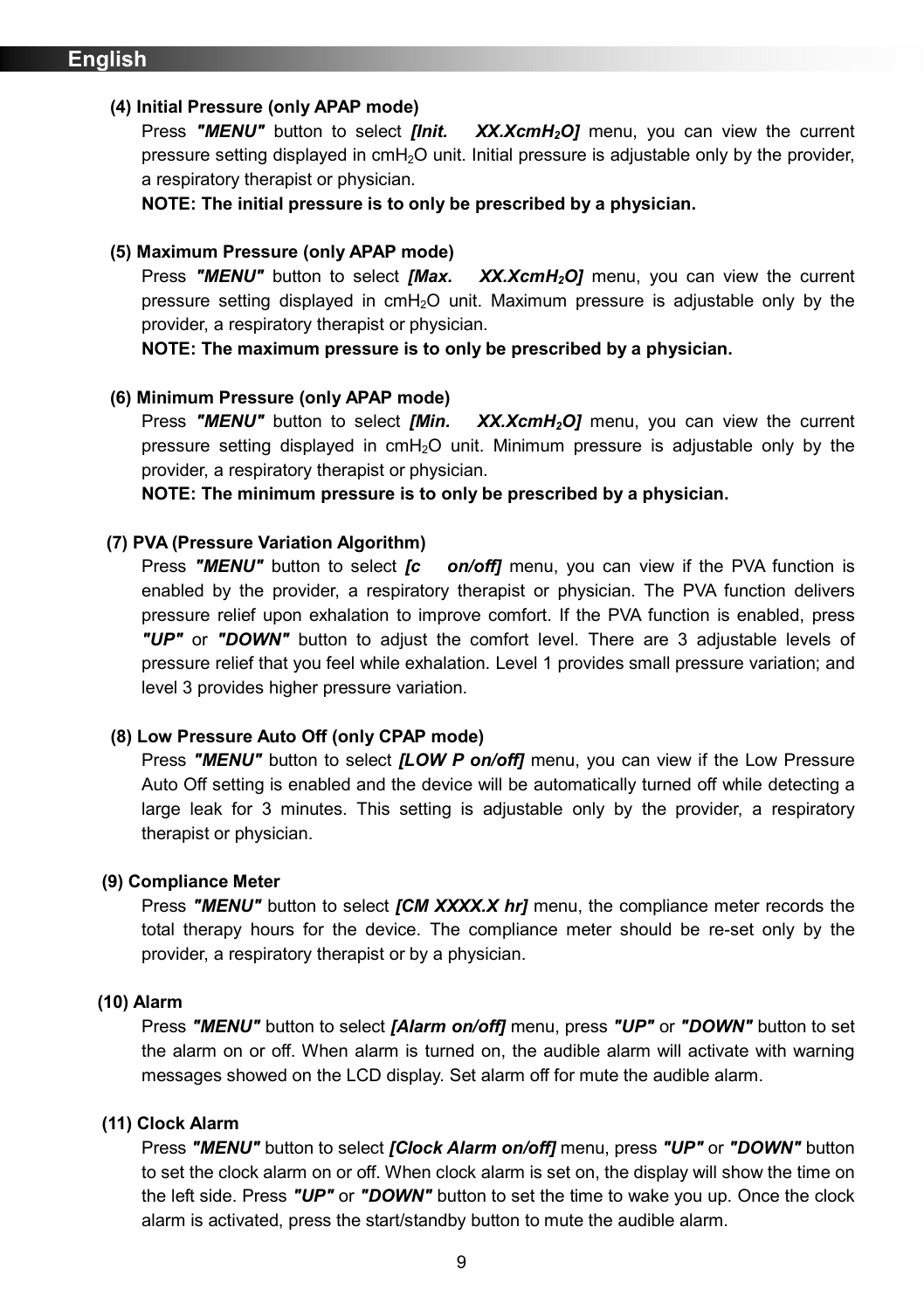#### **(12) Clock**

Press *"MENU"* button to select *[Clock XX:XX]* menu, press *"UP"* or *"DOWN"* button to set the current time.

#### **(13) Turn off the Device**

Remove the power cord from the electrical outlet, and disconnect power cord from the power socket on the back of device.

#### **NOTE: Once the setting is confirmed, press** *"MENU"* **button. Otherwise, the device will automatically go back to standby without saving the modification if no action is taken in 20 seconds.**

#### **(14) Event Indication**

 While the device is on standby mode, press *UP"* and *"DOWN"* button at the same time to see the latest data of Apnea Index (AI), Hypopnea Index (HI), Snoring Index (SI) and Flow Limitation Index (FI) on the display. Press *"MENU"* button to show each index in sequence. To go back to standby mode, press *"START/STANDBY"* button.

#### **NOTE: Once the device is re-started, all the indexes will be re-calculated. Index data can only be viewed by respiratory therapists or physicians by using Easy Compliance playback software.**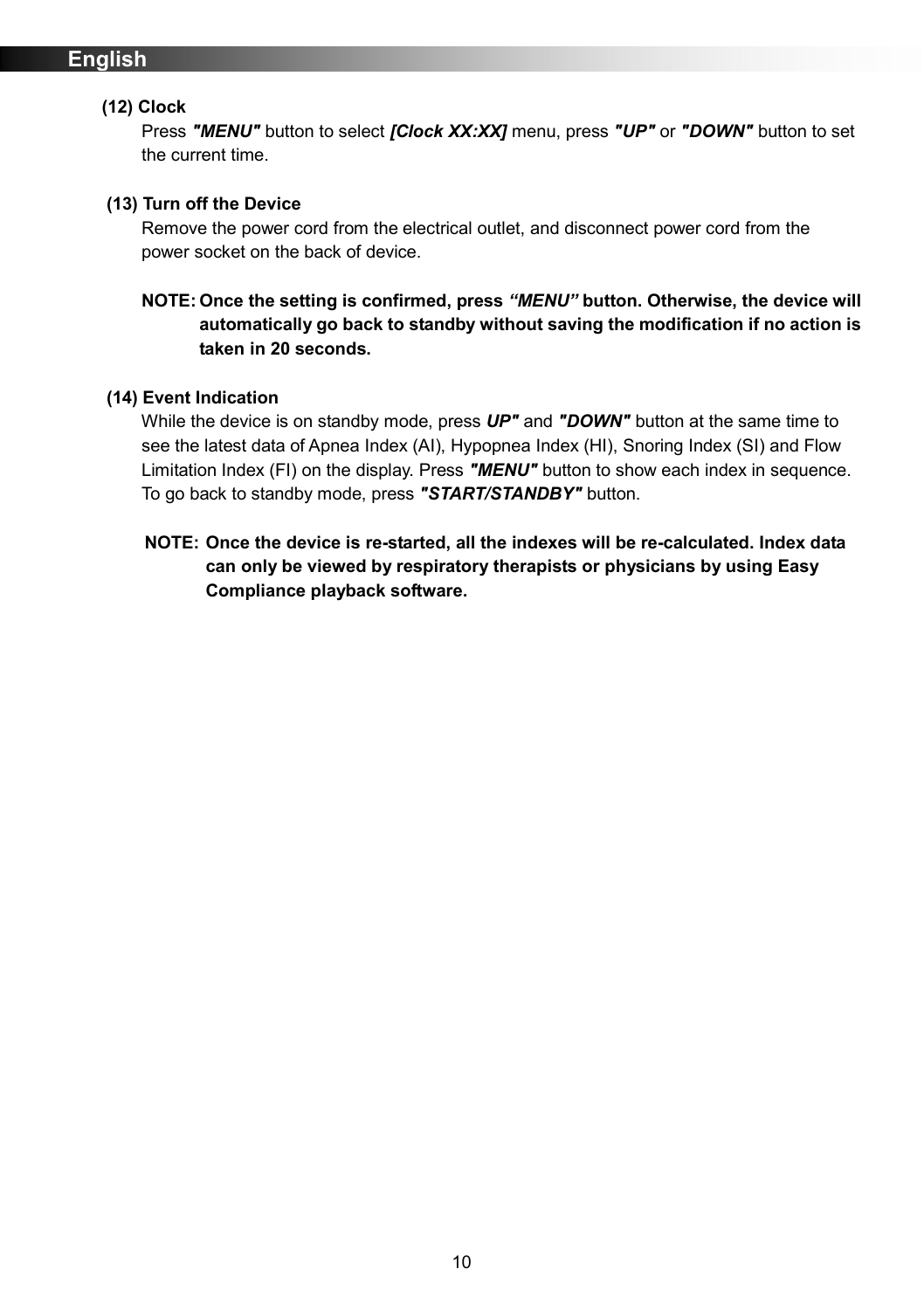## **4.4 Flowchart of Menu settings**

Enter the user's menu mode by pressing the **"MENU"** button.



In each setting, when the preferred value has been selected, press *"MENU"* for confirmation and press *"MENU"* again to enter next selection.

**NOTE:** For physicians, please refer to a separated "Physician's Additional Instruction" page.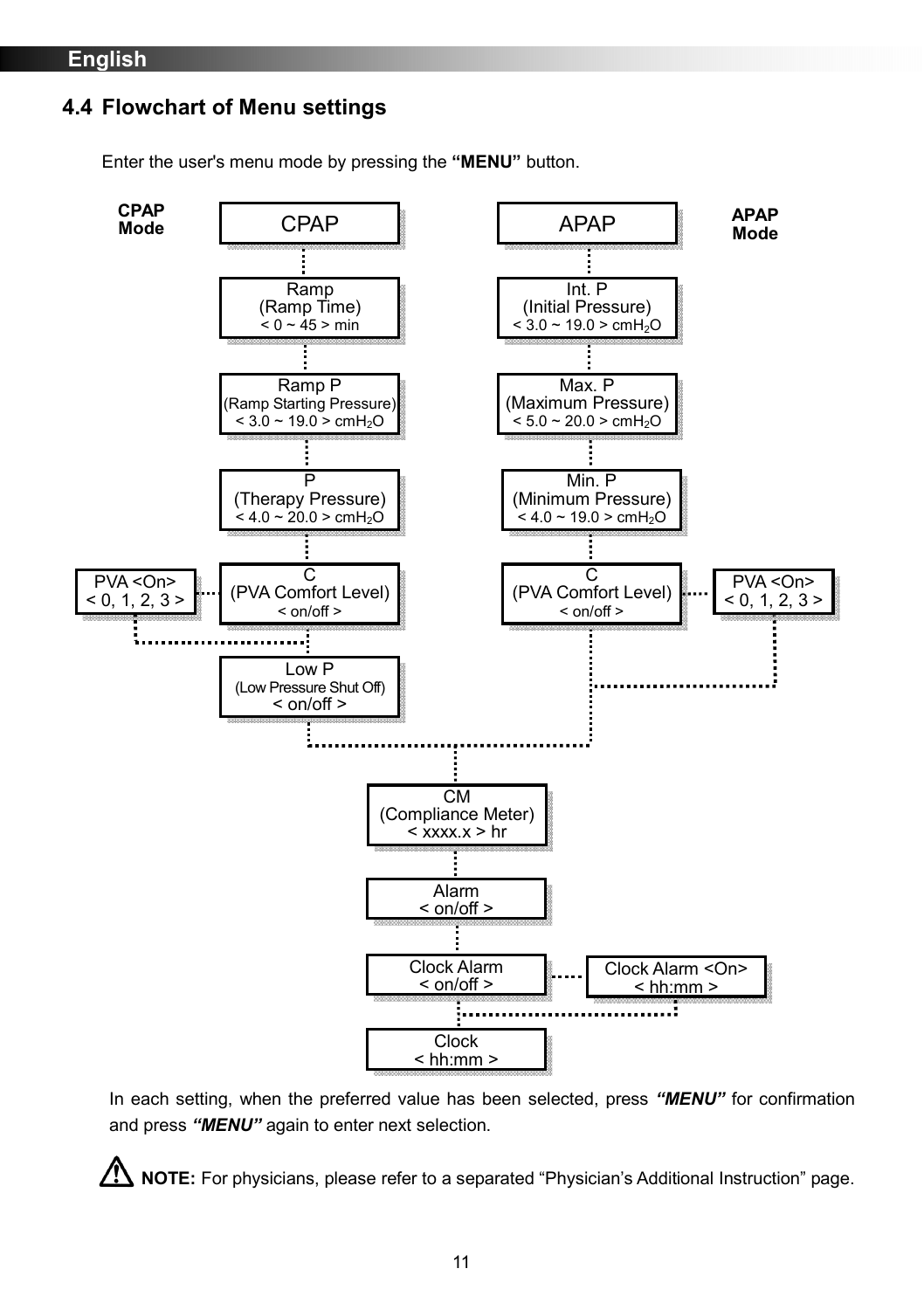## **5. Adding a Humidifier**



XT Auto CPAP device can be used with XT Heated Humidifier **(9S-006500)** which is available from the home care provider. The heated humidifier may reduce nasal dryness and irritation by providing adequate moisture and heat to the airflow. Please refer to the XT heated humidifier **(9S-006500)** instruction manual for complete setup information.

**A NOTE:** When XT Auto CPAP device is used with the heated humidifier, its power supply is from the power socket outlet of the heated humidifier. Do not connect the power cord to CPAP device and plug into main electrical outlet.

## **6. Using the SD Card to Collect Data**

If physicians need to review the usage data, they may ask you to use the SD card to copy data from the device, and to return the card to them. Data that is copied to the SD Card is still stored and available on the device.

- 1. Insert the SD Card when the device is in standby mode.
- 2. Data copying starts automatically when the SD Card is inserted into the slot.
- 3. The *[COPY] & [Card]* messages are displayed on the LCD while data is being copied.
- 4. The *[End] & [OK]* messages are displayed on the LCD when copying has finished.
- 5. Remove the SD Card and mail it to the clinician.
- 6. The SD card does not need to be uninstalled for the device to work properly.

**CAUTION:** Do not remove the SD card until *[End] & [OK]* messages are displayed on the LCD, or data copied to the card may be corrupted or missing.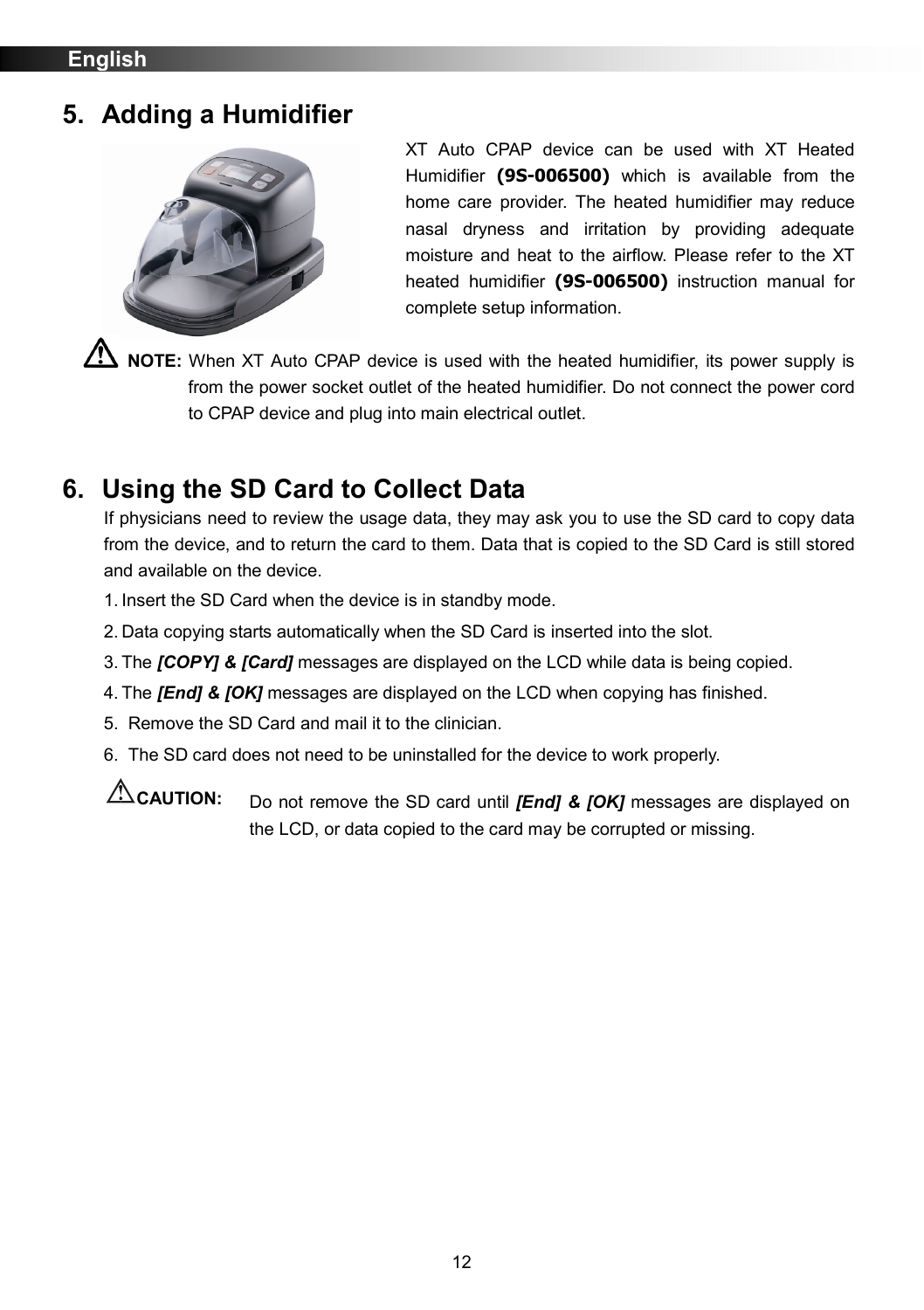## **7. Cleaning & Maintenance**

#### **7.1 Cleaning the Main Unit**

The main unit should be cleaned regularly (at least every 30 days). To clean the unit, wipe it down with a damp cloth using a mild detergent. When selecting a cleaning agent, take precautions to choose one that is not chemically abrasive to the surface of the plastic case. All parts should be air-dried thoroughly before use. During storage, the unit should be kept in a dust-free location.

**A WARNING:** Don't try to open this device. Repairs and internal servicing should only performed by an authorized service agent. Don't drop any subject into the air tube or air outlet.

### **7.2 Tubing and Mask**

 The tubing and mask should be checked and cleaned daily. Please refer to the cleaning instruction packaged with the accessories.

- 1. Disconnect the air tubing from the air outlet of the device.
- 2. Remove the air tubing and headgear straps from the nasal mask.
- 3. Wash the mask system according to the instructions supplied with it. Wash the air tubing in warm water using mild detergent.
- 4. Rinsed thoroughly, hang and allow to dry.
- 5. Before next use, assemble the mask and headgear according to the mask user instructions.
- 6. All items of the mask and air tubing are subject to normal wear and tear and may eventually be replaced. Replace the mask and the air tubing if they are damaged.

| <b>CAUTION:</b>      | Do not use blench, chlorine-, alcohol-, or aromatic-based (including all<br>scented oils), moisturizing or antibacterial soaps to clean the cushion, |
|----------------------|------------------------------------------------------------------------------------------------------------------------------------------------------|
|                      | mask, air tubing. These solutions may cause hardening and reduce the life                                                                            |
|                      | of the product.                                                                                                                                      |
| $\triangle$ CAUTION: | Do not wash or dry the mask or air tubing at a temperature above 70°C                                                                                |
|                      | (160°F)                                                                                                                                              |
| WARNING:             | Do not use any cleaner containing fragrance or conditioners as they will                                                                             |
|                      | leave a residue.                                                                                                                                     |
| <b>WARNING:</b>      | The mask must not be re-used by another person. This is to avoid the risk                                                                            |
|                      | of cross-infection.                                                                                                                                  |

13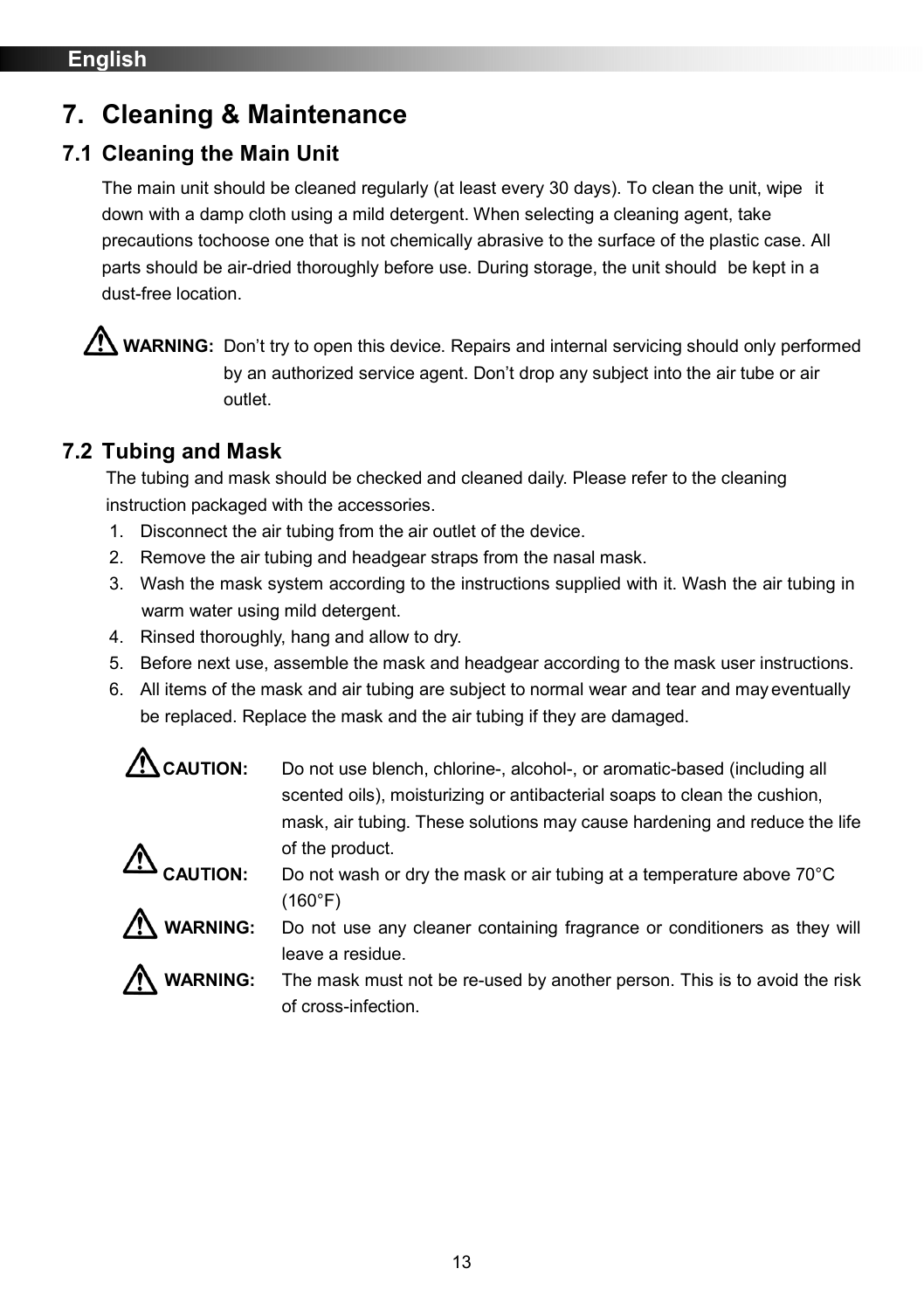#### **7.3 Air Filter Maintenance**

 For an optimum operation of the device, the air filter can be cleaned by the user at least once every two weeks or more often if this device is operated in a dusty environment. It is recommended that the filter be replaced with a new one after 6 months of use; however, depending on the air quality, the replacement time may vary.

**CAUTION:** Dirty air filter may cause high operating temperatures that affect device performance. Ensure the air filter is cleaned and fitted at all times.



- 1. Remove the dirty filter from the enclosure on the rear of the device.
- 2. Wash the filter in warm water with a mild detergent, and rinse with water. Allow the filter to air dry completely before reinstalling. Do not use a filter that is not completely dry. If the filter is torn, replace it.
- 3. Reinstall the filter.

#### **NOTE: Please follow national requirements to dispose the unit properly.**

## **8. Troubleshooting**

The table below lists troubleshooting solutions for the problems that may happen. If the problem persists, contact your equipment provider service agent.

| Problem                                 | <b>Possible Causes</b>              | <b>Solutions</b>                       |  |
|-----------------------------------------|-------------------------------------|----------------------------------------|--|
| No display                              | The power cord is not<br>1.         | Ensure the power cord is<br>1.         |  |
|                                         | connected to the power socket.      | connected.                             |  |
|                                         | LCD failure or controlled PCB<br>2. | Contact your equipment provider<br>2.  |  |
|                                         | failure.                            | for repair.                            |  |
| Display code incorrect                  | LCD failure or controlled PCB       | Contact your equipment provider for    |  |
|                                         | failure.                            | repair.                                |  |
| Illuminant under LCD is not LED failure |                                     | Contact your equipment provider for    |  |
| on                                      |                                     | repair.                                |  |
| <b>Buttons disable</b>                  | <b>Button failure</b>               | Contact your equipment provider for    |  |
|                                         |                                     | repair.                                |  |
| Air delivered is slow                   | 1.<br>During ramp time.             | 1. Check the ramp time setting         |  |
|                                         | 2.<br>Filter is too dirty.          | Change or clean the filter<br>2.       |  |
|                                         | 3.<br>Flow generator failure.       | regularly.                             |  |
|                                         |                                     | 3.<br>Contact your equipment provider  |  |
|                                         |                                     | for repair.                            |  |
| Data can not be copied to               | SD card is full.<br>1 <sub>1</sub>  | 1. Ensure the SD card has enough       |  |
| the SD card                             | SD card is not inserted<br>2.       | capacity.                              |  |
|                                         | correctly.                          | 2. Ensure the SD card is inserted into |  |
|                                         | Data on the SD card is<br>3.        | the slot.                              |  |
|                                         | corrupted.                          | 3. Format the card.                    |  |

**Error / Warning Messages show in LCD.**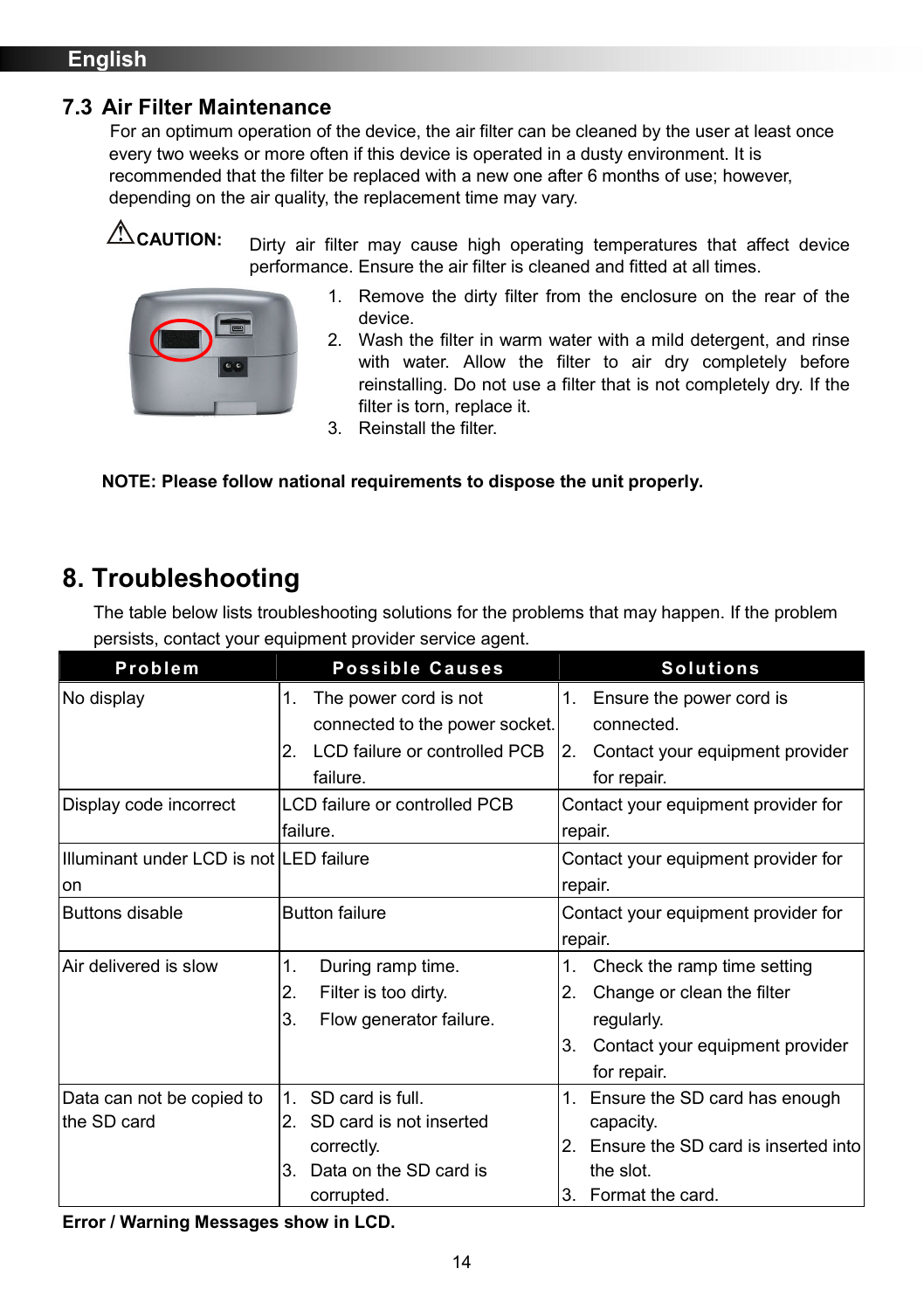| Message type                                 | <b>Definition</b>                                 | <b>Message in LCD</b> |
|----------------------------------------------|---------------------------------------------------|-----------------------|
| Error:<br>Primary function<br>can't execute. | Error for abnormal system settings                | Error<br>001          |
|                                              | Error for flow generator failure                  | Error<br>002          |
|                                              | Error for abnormal timer setting or timer failure | Error<br>003          |
|                                              | Error for flow sensor failure                     | Error<br>004          |
| Warning:                                     | Out of system memory                              | Warn<br>001           |
|                                              | System memory is nearly full                      | Warn<br>002           |
|                                              | SD card module communication failure              | Warn<br>003           |
|                                              | Remove the SD card while data is being processed  | Warn<br>004           |
|                                              | SD card is full                                   | Warn<br>005           |
|                                              | Inconsistent ID no. of device with SD card        | 006<br>Warn           |
|                                              | Wrong firmware version of SD card module          | Warn<br>007           |
|                                              | SD card is damaged                                | Warn<br>008           |

**NOTE:** When the warning message appears, contact your physician or equipment provider to download the memory data and reset the meter.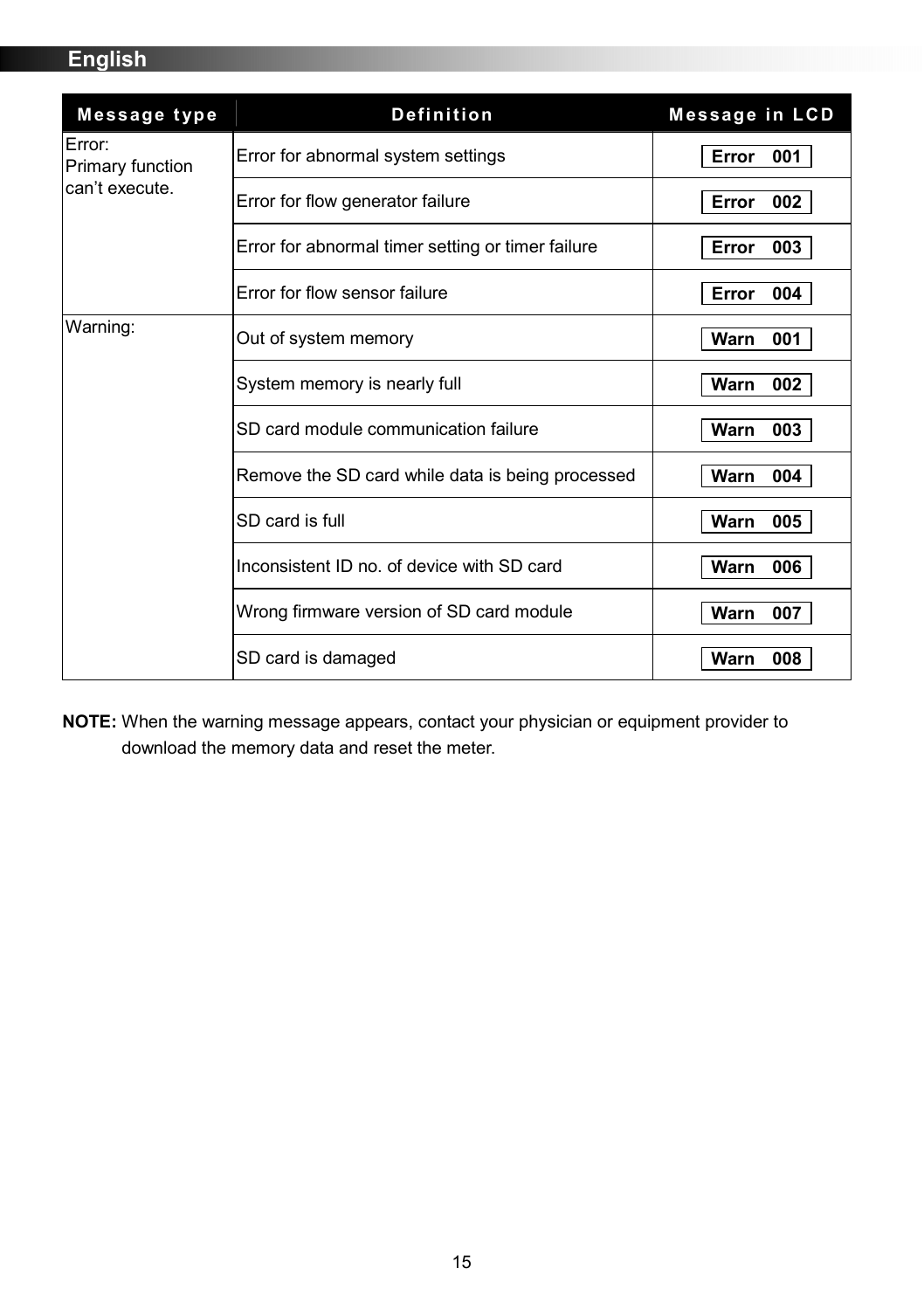## **9. Technical Specifications**

| <b>Item</b>               |             | <b>Specifications</b>                                                                |  |
|---------------------------|-------------|--------------------------------------------------------------------------------------|--|
| Power Supply              |             | Universal power supply, AC100-240V, 50/60 Hz, 0.5-0.3A                               |  |
| Pressure Range            |             | 4-20 cmH <sub>2</sub> O (adjustable in 0.5 cmH <sub>2</sub> O increment)             |  |
| <b>Initial Pressure</b>   |             | 3-19 cmH <sub>2</sub> O (adjustable in $0.5$ cmH <sub>2</sub> O increment)           |  |
| Maximum Pressure          |             | 5-20 cmH <sub>2</sub> O (adjustable in 0.5 cmH <sub>2</sub> O increment)             |  |
| Minimum Pressure          |             | 4-19 cmH <sub>2</sub> O (adjustable in 0.5 cmH <sub>2</sub> O increment)             |  |
| Ramp Time                 |             | 0-45 minutes (adjustable in 5-minute increment)                                      |  |
| Ramp Starting Pressure    |             | 3-19 cmH <sub>2</sub> O (adjustable in $0.5$ cmH <sub>2</sub> O increment)           |  |
| <b>Operating Altitude</b> |             | up to 8,000 ft (2,438 m) when the pressure is set at 4-18 cmH <sub>2</sub> O         |  |
|                           |             | but limit to 5,000ft $(1,524m)$ when the pressure is set at 18.5 -                   |  |
|                           |             | 20 cmH <sub>2</sub> O                                                                |  |
| Dimensions (W x D x H)    |             | 14.5 x 13.0 x 10.0 cm or 5.7" x 5.1" x 3.9"                                          |  |
| Weight                    |             | Approximately 800 g or 1.76 lb                                                       |  |
|                           | Temperature | Operating: $+5^{\circ}$ C to $+35^{\circ}$ C ( $+41^{\circ}$ F to $+95^{\circ}$ F)   |  |
|                           |             | Storage: -15°C to 50°C (+5°F to +122°F)                                              |  |
| Environment               |             | Shipping: -15 $^{\circ}$ C to 70 $^{\circ}$ C (+5 $^{\circ}$ F to +158 $^{\circ}$ F) |  |
|                           | Humidity    | Operating: 15%RH to 95%RH non-condensing                                             |  |
|                           |             | Storage: 10%RH to 90%RH non-condensing                                               |  |
|                           |             | Shipping: 10%RH to 90%RH non-condensing                                              |  |
|                           |             | Class II                                                                             |  |
| Classification:           |             | Type BF, Applied Parts: Mask                                                         |  |
|                           |             | Not suitable for use in the presence of a flammable anesthetic                       |  |
|                           |             | mixture                                                                              |  |
|                           |             | IP21: Protected against solid foreign objects of 12.5 mm and greater;                |  |
|                           |             | Protected against vertically falling water drops.                                    |  |
|                           |             | Continuous operation.                                                                |  |

**Note:** The manufacturer reserves the right to modify the specification without notice.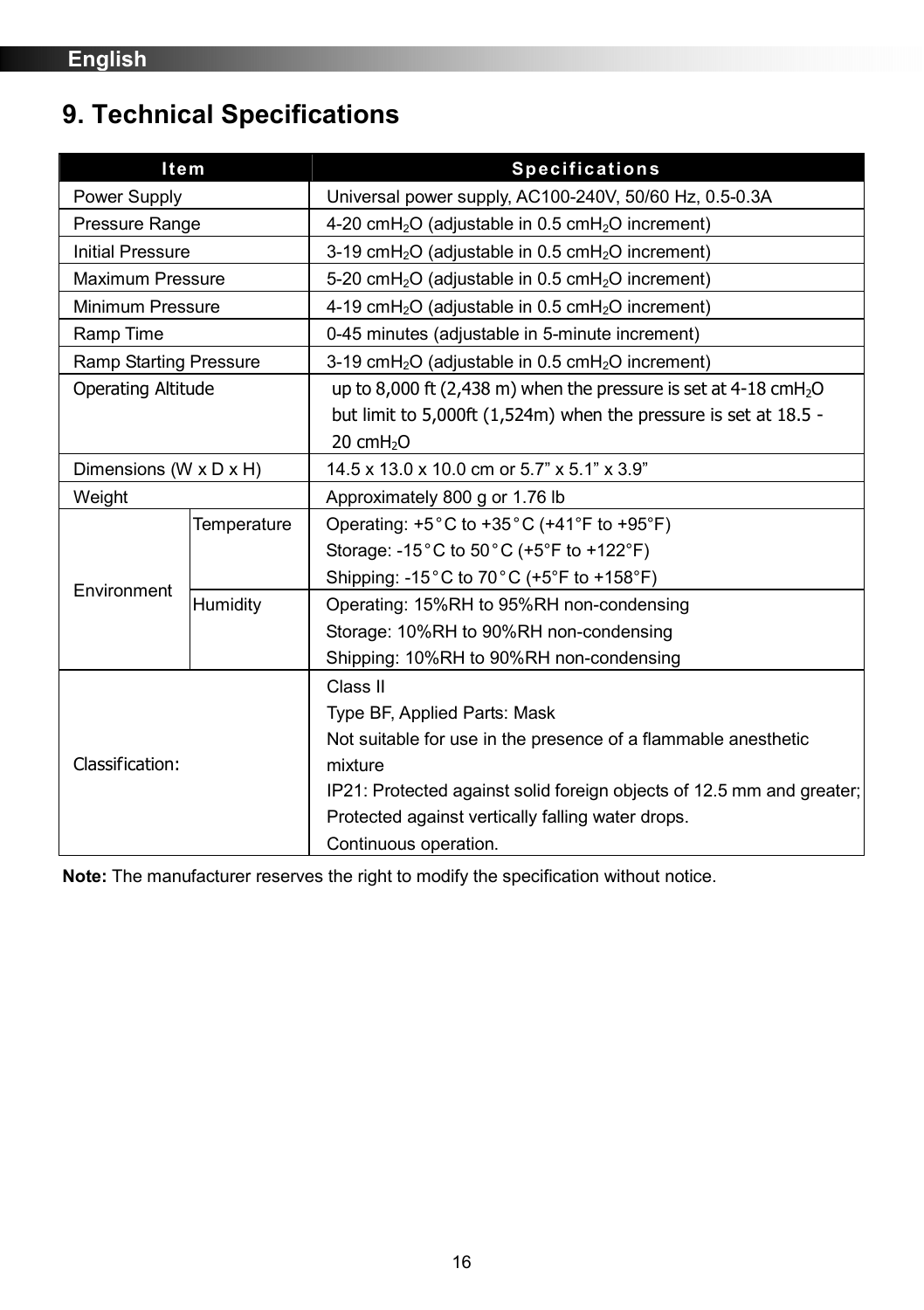## **Symbols**



BF symbol, which indicated this product, is according to the degree of protecting against electric shock for type BF equipment.



Attention, should read the instructions.



Refer to instruction manual



Attention, should read the instructions.



Class II



Protected against solid foreign objects of 12.5 mm and greater; Protected against vertically falling water drops.



Disposal of Electrical & Electronic Equipment (WEEE):

This product should be handed over to an applicable collection point for the recycling of electrical and electronic equipment. For more detailed information about the recycling of this product, please contact your local city office, household waste disposal service or the retail store where you purchased this product.



Authorized representative in the European community



Manufacturer

## **10. Note, Caution, And Warning Statements**

**NOTE:** Indicate information that you should pay special attention to.

- **CAUTION:** Indicate correct operating or maintenance procedures in order to prevent damage to or destruction of the equipment or other property.
- **WARNING:** Calls attention to a potential danger that requires correct procedures or practices in order to prevent personal injury.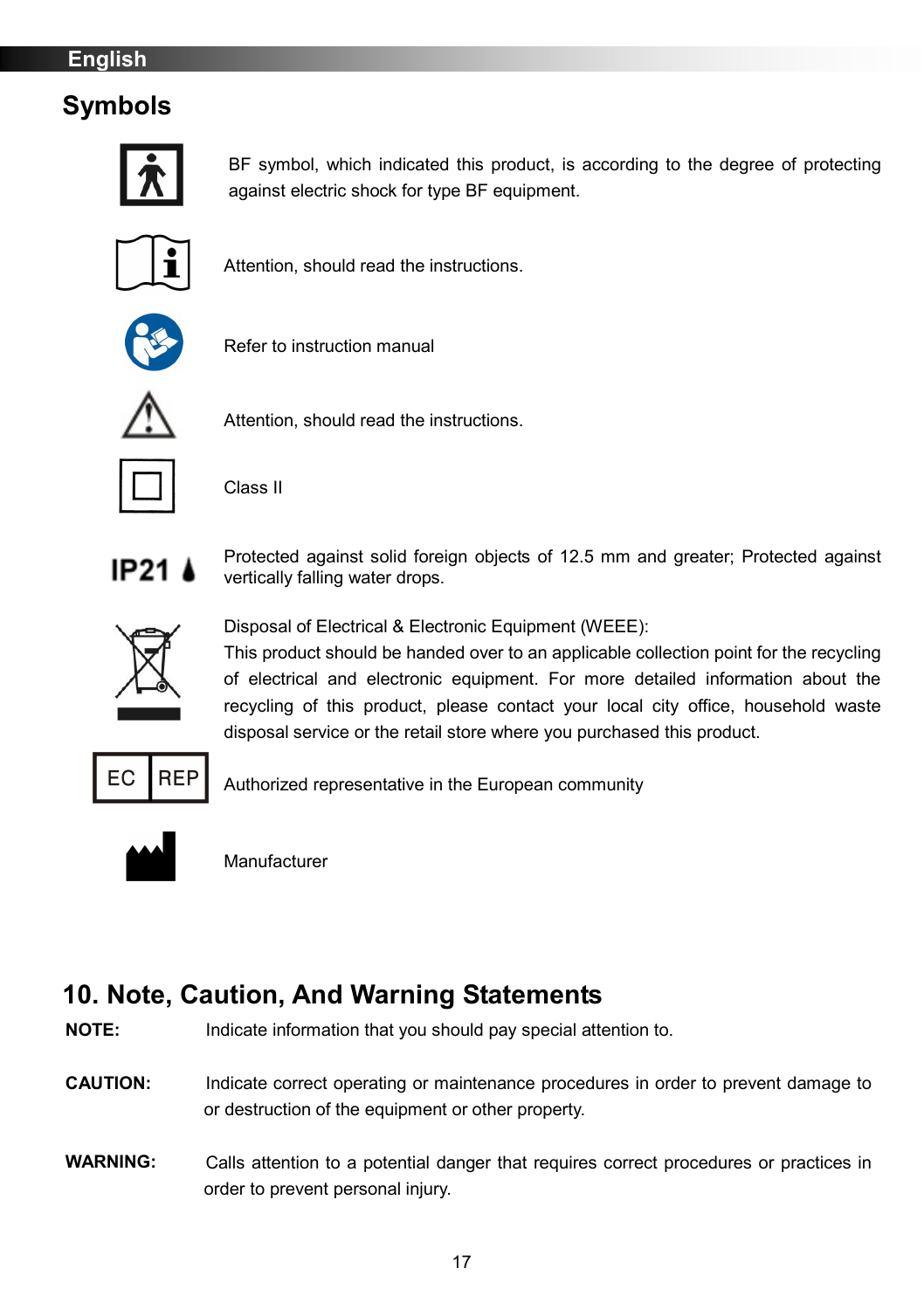## **11. Servicing**

The XT series systems are intended to provide safe and reliable operation according to the instructions provided by Apex Medical. Apex Medical recommends that the XT system be inspected and serviced by authorized technicians if there is any sign of wear or concern with device function. Otherwise, service and inspection of the devices generally should not be required during the five year design life of the device.

## **12. Limited Warranty**

Apex Medical Corp. (hereafter 'Apex') gives the customer a limited manufacturer warranty on new original Apex products and any replacement part fitted by Apex in accordance with the warranty conditions applicable to the product in question and in accordance with the warranty periods from date of purchase as listed below. This warranty does not cover damage caused by accident, misuse, abuse, alteration and other defects not related to material or workmanship. To exercise your rights under this warranty, please contact your local, authorized Apex dealer.

| Product             | Warranty period |
|---------------------|-----------------|
| CPAP devices        | 2 years         |
| Water chamber       | 6 months        |
| Mask systems        | 6 months        |
| Disposable products | None            |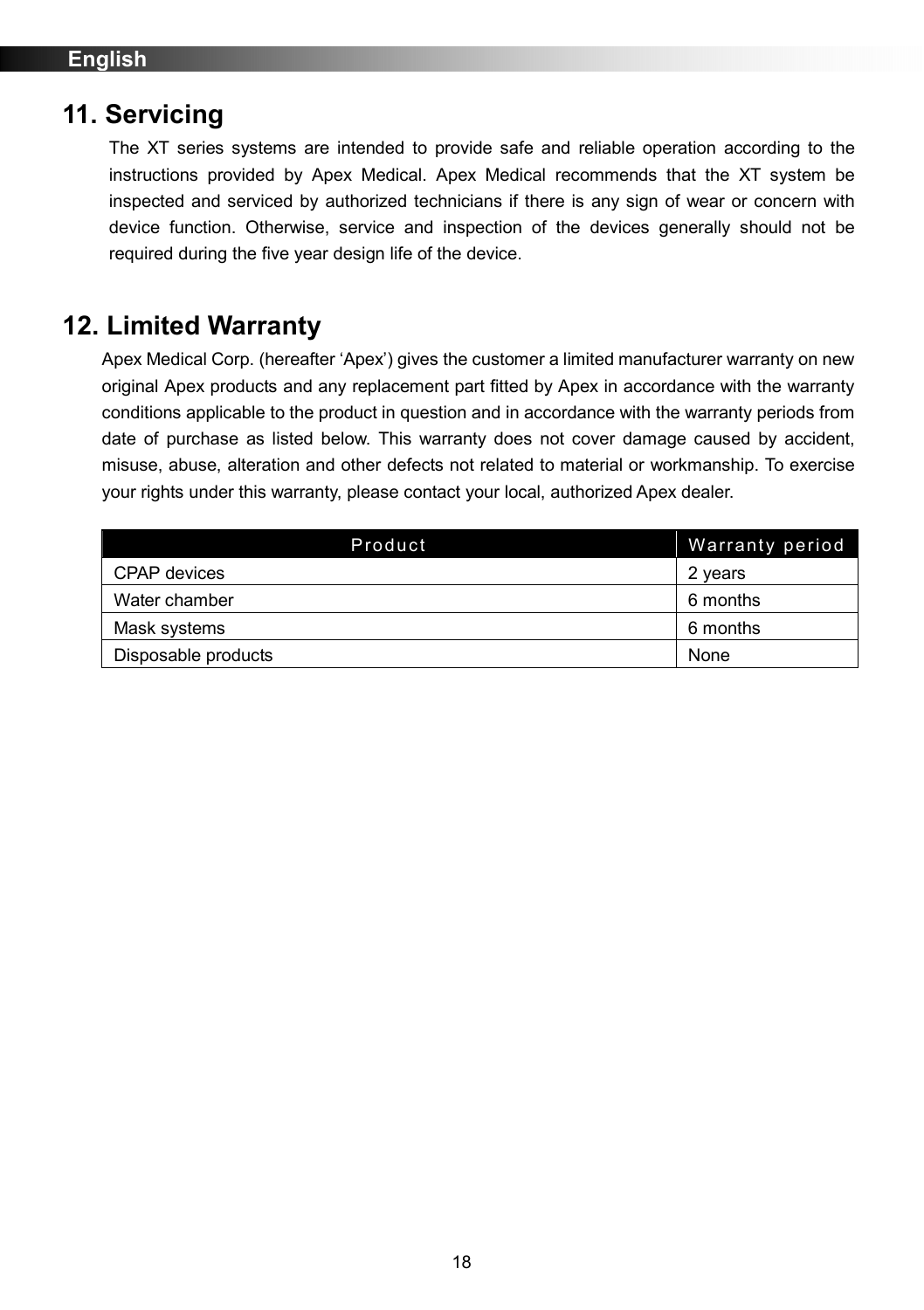## **Appendix A: EMC Information**

#### **Guidance and Manufacturer's Declaration- Electromagnetic Emissions:**

This device is intended for use in the electromagnetic environment specified below. The user of this device should make sure it is used in such an environment.

| <b>Emissions Test</b>                                                | Compliance | Electromagnetic Environment-Guidance                                                                                                                                                  |
|----------------------------------------------------------------------|------------|---------------------------------------------------------------------------------------------------------------------------------------------------------------------------------------|
| <b>RF</b> emissions<br>CISPR 11                                      | Group1     | The device uses RF energy only for its internal function. Therefore, its RF<br>emissions are very low and are not likely to cause any interference in<br>nearby electronic equipment. |
| <b>RF</b> emissions<br>CISPR <sub>11</sub>                           | Class B    | The device is suitable for use in all establishments, including domestic<br>establishments and those directly connected to the public low-voltage<br>power supply network.            |
| Harmonic emissions<br>IEC61000-3-2                                   | Class A    |                                                                                                                                                                                       |
| Voltage fluctuations / Complies<br>Flicker emissions<br>IEC61000-3-3 |            |                                                                                                                                                                                       |

#### **Guidance and Manufacturer's Declaration- Electromagnetic Immunity:**

This device is intended for use in the electromagnetic environment specified below. The user of this device should make sure it is used in such an environment.

| <b>Immunity Test</b>                                                                                                                            | IEC60601 test level                                                                                                                                             | Compliance                                                                                                                                                          | Electromagnetic<br><b>Environment-Guidance</b>                                                                                                                                                                                                                                                                                                                                                                                            |
|-------------------------------------------------------------------------------------------------------------------------------------------------|-----------------------------------------------------------------------------------------------------------------------------------------------------------------|---------------------------------------------------------------------------------------------------------------------------------------------------------------------|-------------------------------------------------------------------------------------------------------------------------------------------------------------------------------------------------------------------------------------------------------------------------------------------------------------------------------------------------------------------------------------------------------------------------------------------|
| Electrostatic Discharge (ESD)<br>IEC61000-4-2<br>Electrical fast transient/ burst                                                               | ±6kV contact<br>±8kV air                                                                                                                                        | ±6kV contact<br>±8kV air                                                                                                                                            | Floors should be wood, concrete or<br>ceramic tile. If floors are covered<br>with synthetic material, the relative<br>humidity should be at least 30 %.<br>$\pm$ 2kV for power supply $\pm$ 2kV for power supply Mains power quality should be that                                                                                                                                                                                       |
| IEC61000-4-4                                                                                                                                    | line                                                                                                                                                            | line<br>±1kV for input/out line ±1kV for input/out line                                                                                                             | of atypical commercial or hospital<br>environment                                                                                                                                                                                                                                                                                                                                                                                         |
| Surge<br>IEC61000-4-5                                                                                                                           | ±1kV for differential<br>mode<br>±2kV for common<br>mode                                                                                                        | ±1kV for differential<br>mode<br>±2kV for common<br>mode                                                                                                            | Mains power quality should be that<br>of atypical commercial or hospital<br>environment.                                                                                                                                                                                                                                                                                                                                                  |
| Voltage dips, short<br>interruptions and voltage<br>variations on power supply<br>input lines<br>IEC61000-4-11                                  | $U_T$ )for 0,5 cycle<br>40 % U <sub>T</sub> (60 % dip in<br>$U_T$ )for 5 cycles<br>70 % U <sub>T</sub> (30 % dip in<br>$U_T$ )for 25 cycles<br>$U_T$ )for 5 sec | $U_T$ ) for 0,5 cycle<br>40 % U <sub>T</sub> (60 % dip in<br>$U_T$ ) for 5 cycles<br>70 % U <sub>T</sub> (30 % dip in<br>$U_T$ ) for 25 cycles<br>$U_T$ ) for 5 sec | <5 % U <sub>T</sub> (>95 % dip in <5 % U <sub>T</sub> (>95 % dip in Mains power quality should be that<br>of atypical commercial or hospital<br>environment. If the user of this<br>device requires continued operation<br>during power mains interruptions, it<br>is recommended that the device be<br><5 % U <sub>T</sub> (>95 % dip in <5 % U <sub>T</sub> (>95 % dip in powered from an uninterruptible<br>power supply or a battery. |
| Power frequency<br>(50/60Hz) magnetic field<br>IEC61000-4-8<br>NOTE: $U_T$ is the a.c. mains voltage prior to the application of the test level | 3A/m                                                                                                                                                            | 3 A/m                                                                                                                                                               | Power frequency magnetic fields<br>should be at levels characteristic of<br>location in<br>atypical<br>typical<br>a a<br>hospital<br>commercial<br>or<br>environment.                                                                                                                                                                                                                                                                     |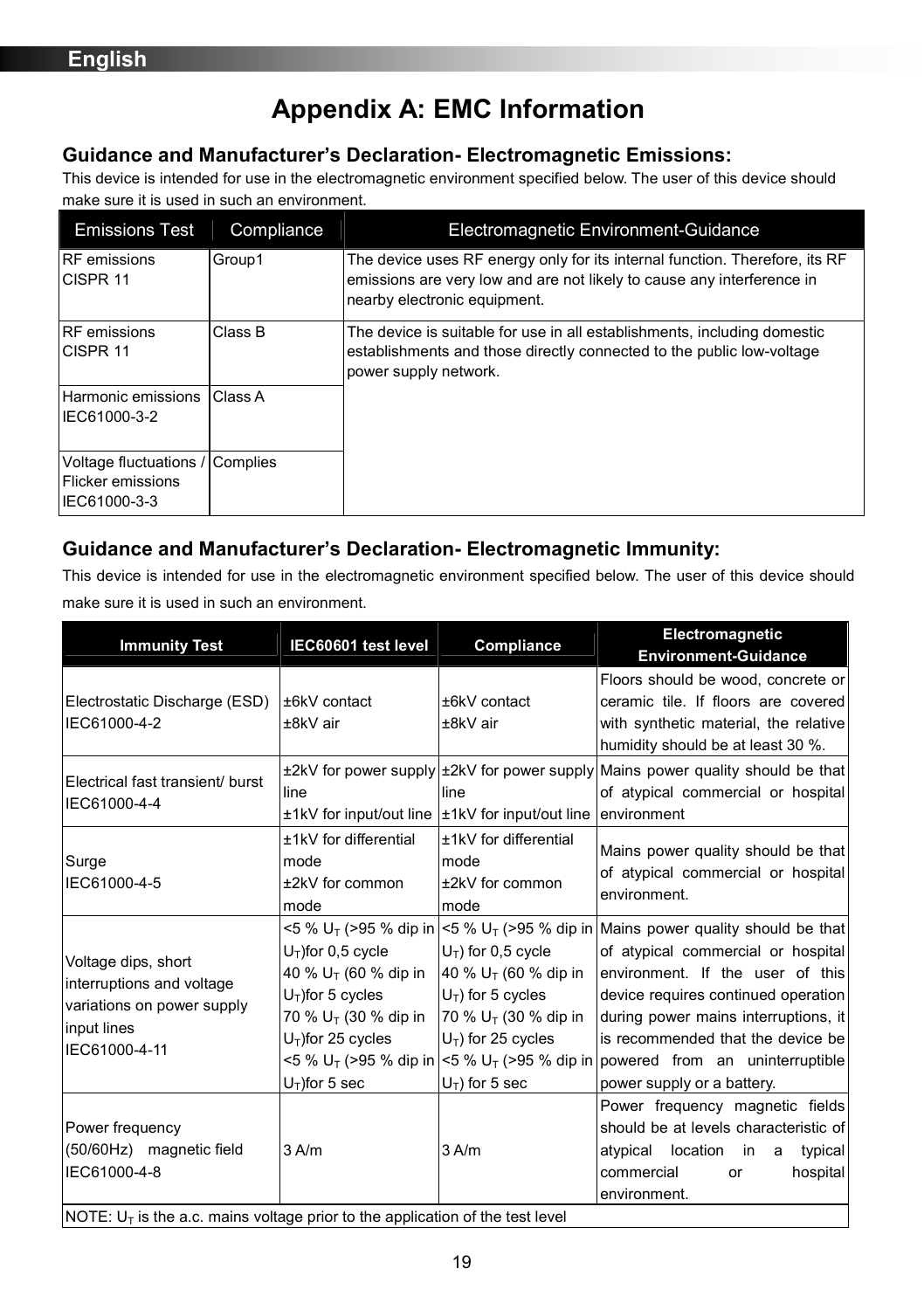### **Guidance and Manufacturer's Declaration - Electromagnetic Immunity:**

This device is intended for use in the electromagnetic environment specified below. The user of this device should make sure it is used in such an environment.

| <b>Immunity Test</b>                                                        | IEC60601 test level                                                                                    | Compliance      | Electromagnetic Environment-Guidance                                                                                                                                                                                                                                                                                                                                                                                                                                                                                                                                                                                                                                                                                                                                                                                                                                                                                                                                                                                             |
|-----------------------------------------------------------------------------|--------------------------------------------------------------------------------------------------------|-----------------|----------------------------------------------------------------------------------------------------------------------------------------------------------------------------------------------------------------------------------------------------------------------------------------------------------------------------------------------------------------------------------------------------------------------------------------------------------------------------------------------------------------------------------------------------------------------------------------------------------------------------------------------------------------------------------------------------------------------------------------------------------------------------------------------------------------------------------------------------------------------------------------------------------------------------------------------------------------------------------------------------------------------------------|
| <b>Conducted RF</b><br>IEC 61000-4-6<br><b>Radiated RF</b><br>IEC 61000-4-3 | 3Vrms150 kHz to 80<br>MHz<br>outside<br><b>ISM</b><br>bands <sup>a</sup><br>3 V/m 80 MHz to 2.5<br>GHz | 3 Vrms<br>3 V/m | Portable and mobile RF communications<br>equipment should be used no closer to<br>any part of this device, including cables,<br>there commended<br>than<br>separation<br>distance calculated from the equation<br>applicable to the frequency of the<br>transmitter.<br>Recommended separation distance<br>$d = 1.2\sqrt{P}$ 150kHz to 80MHz<br>$d=1.2\sqrt{P}$ 150kHz to 80MHz<br>$d = 2.3\sqrt{P}$ 80 MHz to 2.5G MHz<br>Where P is the maximum output power<br>rating of the transmitter in watts (W)<br>according to the transmitter manufacturer<br>and d is the recommended separation<br>distance in meters (m). <sup>b</sup><br>Field strengths from fixed RF transmitters,<br>as determined by an electromagnetic site<br>survey <sup>c</sup> , should be less than the<br>compliance level in each frequency<br>range <sup>d</sup> .<br>Interference may occur in the vicinity of<br>equipment marked with the following<br>symbol:<br>$\left(\left(\begin{smallmatrix} \cdot & \cdot \end{smallmatrix}\right)\right)$ |
| <b>NOTE 1:</b> At 80 MHz and 800 MHz, the higher frequency range applies.   |                                                                                                        |                 |                                                                                                                                                                                                                                                                                                                                                                                                                                                                                                                                                                                                                                                                                                                                                                                                                                                                                                                                                                                                                                  |

**NOTE 2:** These guidelines may not apply in all situations. Electromagnetic propagation is affected by absorption and reflection from structures, objects and people.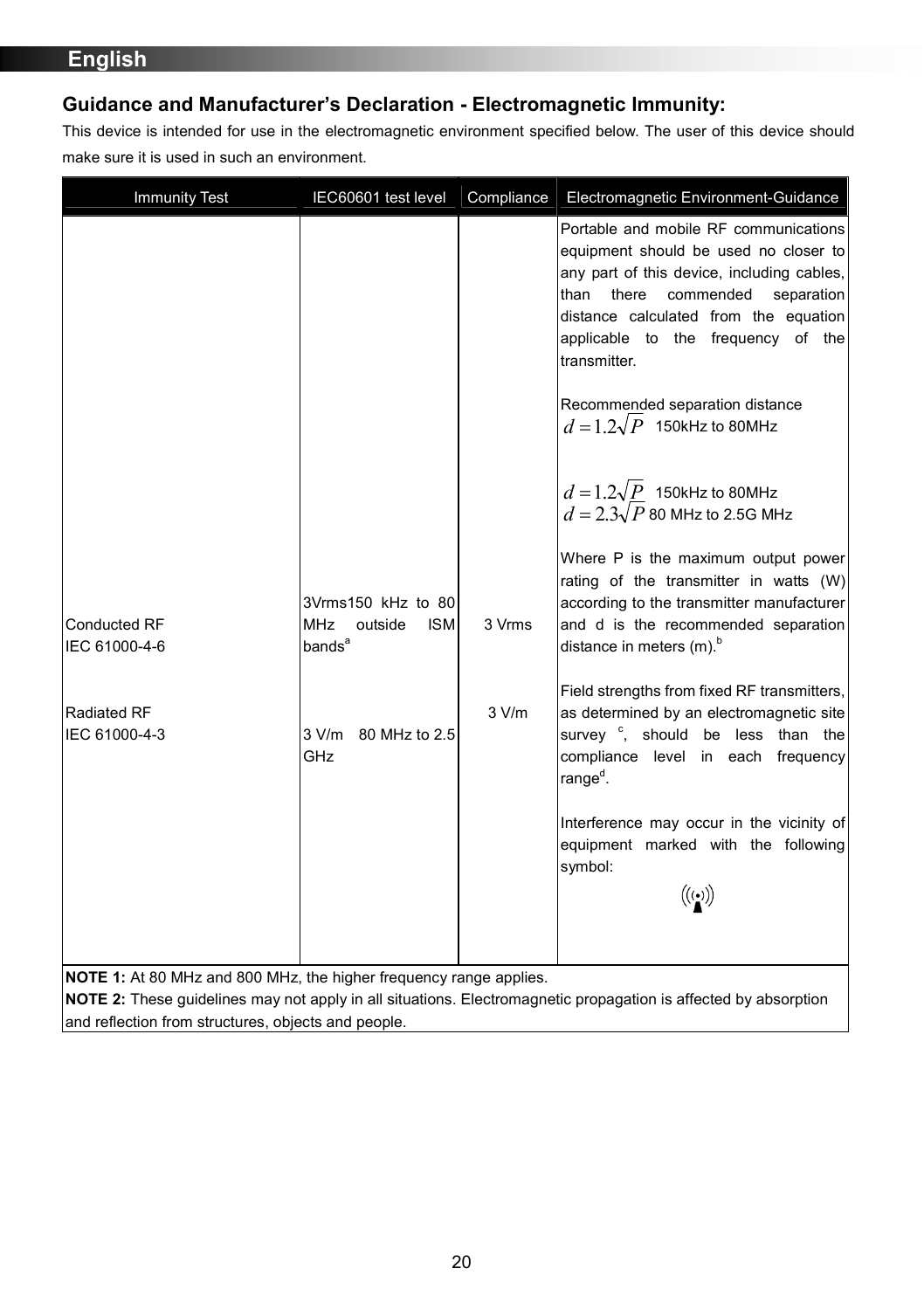- a) The ISM (industrial, scientific and medical) bands between 150 kHz and 80 MHz are 6,765 MHz to 6,795 MHz;13,553 MHz to 13,567 MHz; 26,957 MHz to 27,283 MHz; and 40,66 MHz to 40,70 MHz.
- b) The compliance levels in the ISM frequency bands between 150 kHz and 80 MHz and in the frequency range 80 MHz to 2.5 GHz are intended to decrease the likelihood that mobile/portable communications equipment could cause interference if it is inadvertently brought into patient areas. For this reason, an additional factor of 10/3 is used in calculating the recommended separation distance for transmitters in these frequency ranges.
- c) Field strengths from fixed transmitters, such as base stations for radio (cellular/cordless) telephones and land mobile radios, amateur radio, AM and FM radio broadcast and TV broadcast cannot be predicted theoretically with accuracy. To assess the electromagnetic environment due to fixed RF transmitters, an electromagnetic site survey should be considered. If the measured field strength in the location in which the device is used exceeds the applicable RF compliance level above, the device should be observed to verify normal operation. If abnormal performance is observed, additional measures may be necessary, such as reorienting or relocating the device.
- Over the frequency range 150 kHz to 80 MHz, field strengths should be less than 3 V/m.

#### **Recommended separation distances between portable and mobile RF communications equipment and this device:**

This device is intended for use in an electromagnetic environment in which radiated RF disturbances are controlled. The customer or the user of this device can help prevent electromagnetic interference by maintaining a minimum distance between portable and mobile RF communications equipment (transmitters) and this device as recommended below, according to the maximum output power of the communications equipment.

| Rated maximum output<br>power | Separation distance according to frequency of transmitter m |                                      |                                       |  |
|-------------------------------|-------------------------------------------------------------|--------------------------------------|---------------------------------------|--|
| of transmitter<br>W           | 150 kHz to 80 MHz<br>$d=1.2\sqrt{P}$                        | 80 MHz to 800 MHz<br>$d=1.2\sqrt{P}$ | 800 MHz to 2,5 GHz<br>$d=2.3\sqrt{P}$ |  |
| 0.01                          | 0.12                                                        | 0.12                                 | 0.23                                  |  |
| 0.1                           | 0.38                                                        | 0.38                                 | 0.73                                  |  |
|                               | 1.2                                                         | 1.2                                  | 2.3                                   |  |
| 10                            | 3.8                                                         | 3.8                                  | 7.3                                   |  |
| 100                           | 12                                                          | 12                                   | 23                                    |  |

For transmitters rated at a maximum output power not listed above, the recommended separation distance *d* in meters (m) can be estimated using the equation applicable to the frequency of the transmitter, where P is the maximum output power rating of the transmitter in watts (W) according to the transmitter manufacturer.

**Note 1:** At 80 MHz and 800 MHz, the separation distance for the higher frequency range applies.

**Note 2:** These guidelines may not apply in all situations. Electromagnetic propagation is affected by absorption and reflection from structures, objects, and people.